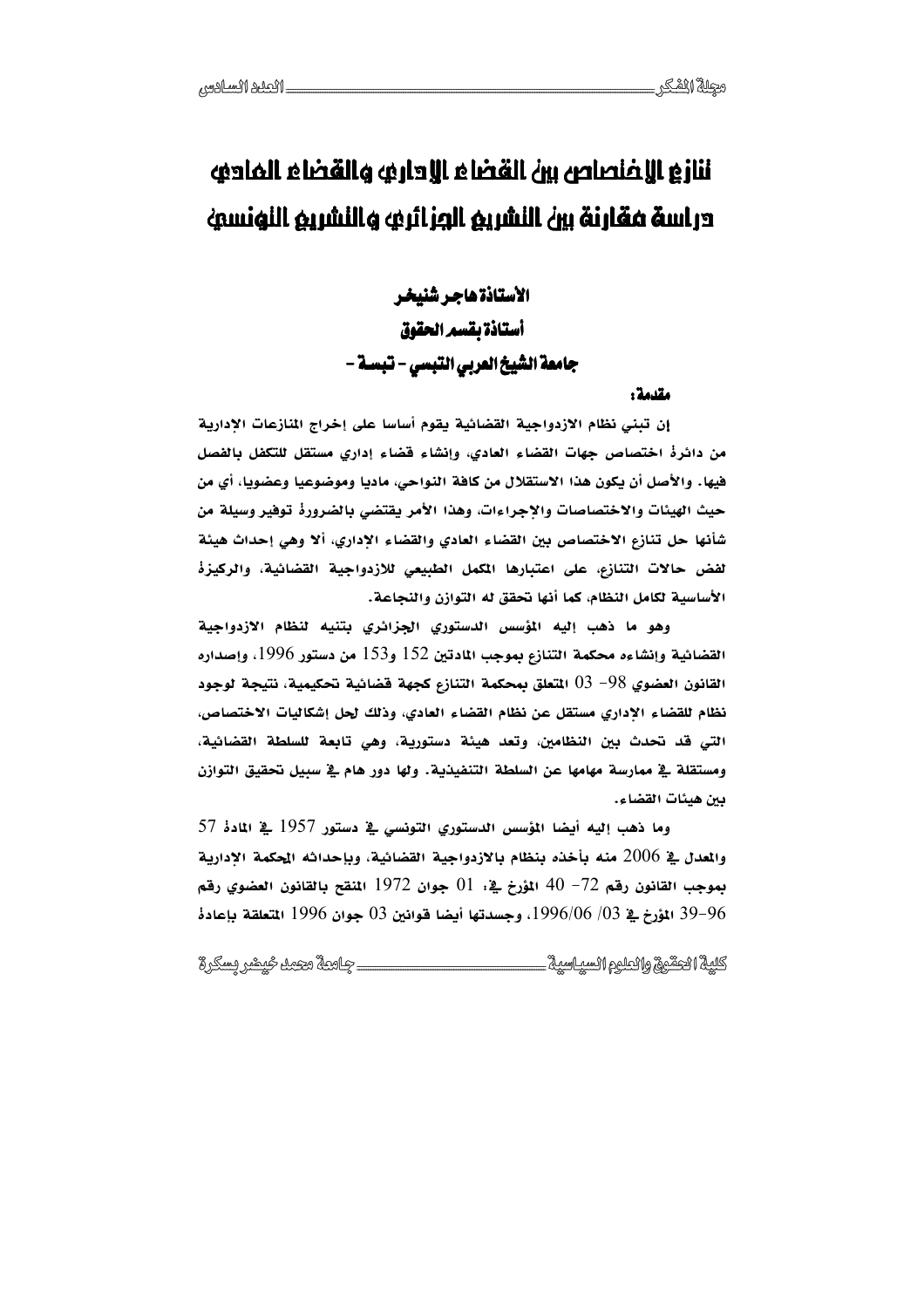تنظيم القضاء الإداري في تونس، والتي يعد إنشاء مجلس تنازع من أهم ما جاءت به لفض النزاعات المتعلقة بالاختصاص القائمة بين القضاء العدلى والقضاء الإداري.

فهل الهيئتين المختصتين بفض النزاع بين القضاء العادي والقضاء الإداري تختلفان من حيث التشكيلة والاختصاصات وكذا الاجراءات ؟ أما هناك تقارب بين التشريعين.

وهو ما سنحاول بحثه من خلال مقالنا بالمقارنة بين التشريعيين الجزائري والتونسي:

### البحث الأول: تشكيلة الهيئة الختصة بالفصل في التنازع

إن استقلالية وحياد هيئة التنازع مرهون بكيفيــة تنظيمها، ونقصد بالتنظيم التشكيلة التي تتكون منها المحكمة، لأن طبيعتها التحكيمية تفرض عليها عدهْ فيود حول هذه التشكيلة، لا تفرض على غيرها من الهيئات القضائية، إضافة إلى موقعها في أعلى الهرم القضائي، إلى جانب أن قراراتها غير قابلة لأي طريقة من طرق الطعن.

وأمام كل هذه المعطيات، يقتضى الأمر أن يكون لهيئة التنازع تشكيلة خاصة، بحيث لا ترجح فيها كفة جهة من جهتي القضاء على حساب الجهة الأخرى. فهل نجح التشريع التونسي أو الجزائري في تحقيق هذا التوازن؟ أم لا ؟ وهل جعلاها تنفرد بقواعد خاصة لتسييرها وعملها؟

وهو ما سنتعرض له في هذا المبحث الذي قسمناه إلى مطلبين:

### المطلب الأول: تشكيلة محكمة التنازع في الجزائر

حدد القانون العضوي رقم 98/98 المؤرخ في 03 جوان 1998 التضمن اختصاصات محكمــة التنازع وتنظيمها وعملها<sup>(1)</sup> في المواد من 05 إلى 11 منه الأعضاء الذين تتكون منهم محكمة التنـازع، وكيفية اختيارهم، ويتمثلون في أعضـاء تشكيلـة الحكم، والضبطيـة القضائيــة للمحكمة.

# الفرع الأول: تشكيلة الحكم في محكمة التنازع

تتشكل محكمة التنازع حسب المواد 05، 07، 08 و09 من القانون 98− 03 السابق الذكر من الرئيس، 06 قضاهْ، ومحافظ دولة مع مساعد له. وقد فرق المشرع بين هذه الفئات، وجعل لكل منها مركز قانوني خاص.

### أولا/ رئيس محكمة التنازع:

تنص المادة 07 من القانون العضوي 03/98 على أنه: "يعين رئيس محكمة التنازع لمدة ثلاث (3) سنوات، بالتنــاوب، من بين قضاة المحكمة العليا أو مجلس الدولة، من

 $-272-$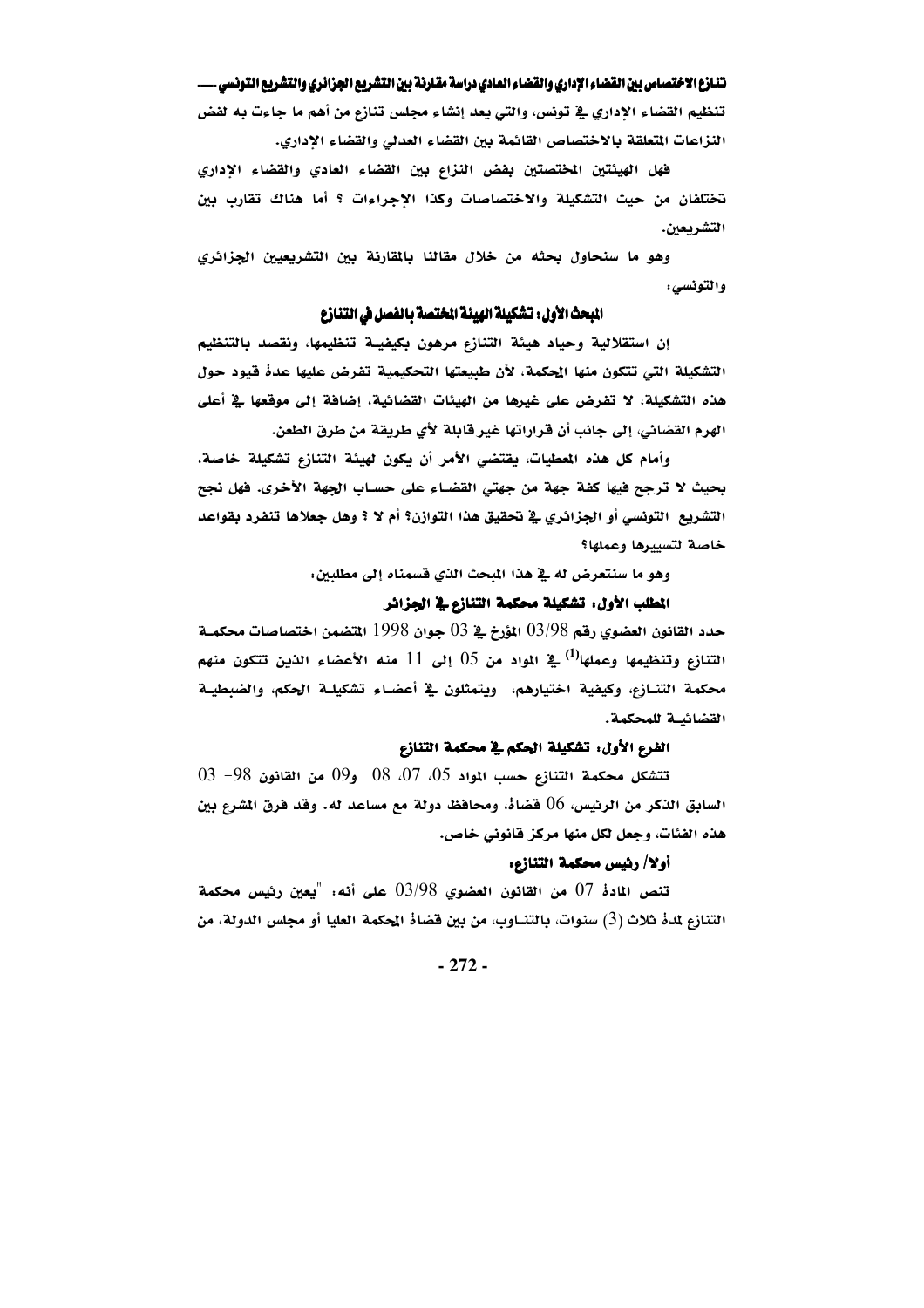### \_\_i\_ هاجر شنيغر - حامعة تبسة

قبل رئيس الجمهورية \_ باقتراح من وزير العدل وبعد الأخذ بالرأي المطابق للمجلس الأعلى للقضاء".

يعين رئيس محكمة التنازع حسب المادة أعلاه، من طرف رئيس الجمهوريــة، لمدة 3 سنـوات، على أن يكون التعيين بالتنـاوب بين قضـاهْ المحكمة العليـا وقضـاهْ مجلس الدولـة، وبالتالي فالأسلوب المتبع في اختيار رئيس المحكمة هو التعيين، بموجب مرسـوم رئاسي بما أنه قاضي ورغم أن المادة 03 من القانون العضوي 11/04 المتضمن القانون الأ*ساسى* للقضاء<sup>(2)</sup> تنص على أن تعيين القضاةْ يتم بمرسوم رئاسي، وباقتراح من وزيــر العدل، وبعد مداولــة المجلس الأعلى للقضاء، إلا أن رئيس محكمــة التنازع لم يذكر ضمن فئة القضاة الذين تضمنتهم هذه المادة فمن باب أولى أن يستعمل في تعيين رئيس محكمة التنازع نفس الوسيلة، وكان على الشرع النص على ذلك صراحة، لتجاوز كل هذه التأويلات.

ورغم الملاحظات التي تم تسجيلها على المادة 07 من القانون العضوي 03/98، إلا أنــه يمكن القول أن المشرع الجزائري قد ساير فيها متطلبات الازدواجية القضائية، بنصه على التناوب في اختيار رئيس محكمــة التنــازم، من بين أعضاء مجلس الدولة والمحكمة العليـا لمدة 3 سنوات، رغم أن هذا التوازن يعد ظاهريا فقط لأن إسناد الرئاسة لرئيس المحكمة العليا، يعد ترجيحا لكفة القضاء العادي على حساب القضاء الإداري، والعكس بالعكس.

وبغض النظر عن طبيعة الجهة التي ينتمي إليها رئيس محكمة التنازع، تشترط اللدة 07. أن يكون الرئيس قاضيا، وليس إداريا كما هو الحال في فرنسا<sup>(3)</sup>. أين تعهد رئاسة محكمة التنازع الفرنسية لوزير العدل حافظ الأختام، رغم أن الرئاسة الفعلية للمحكمة تعهد لنائب الرئيس، الذي يتـم اختيـاره من طرف أعضاء الحكمة بالتناوب، بين جهتي القضاء الإداري والعادي. إضافة إلى أن رئيس الحكمة( وزير العدل) لا يتدخل في التصويت، إلا عند تساوي الأصوات، وذلك لترجيح كفة إحدى الجهتين،وقد تجاوز الشرع الجزائري مثل هذا النقد، بنصه على أن تعيين رئيس الجمهورية لرئيس محكمة التنازع يتم باقتراح من وزير العدل، وبعد الأخذ بالرأي المطابق للمجلس الأعلى للقضاء.

### ثانيا / القضاهْ:

تنص المادة 1/05 من القانون العضوي 03/98 أنه: "تتشكل محكمة التنازع من سبعة (7) قضاهْ من بينهم الرئيس". وجاء في المادهْ 08 من نفس القانون، على أنه: "يعين

 $-273-$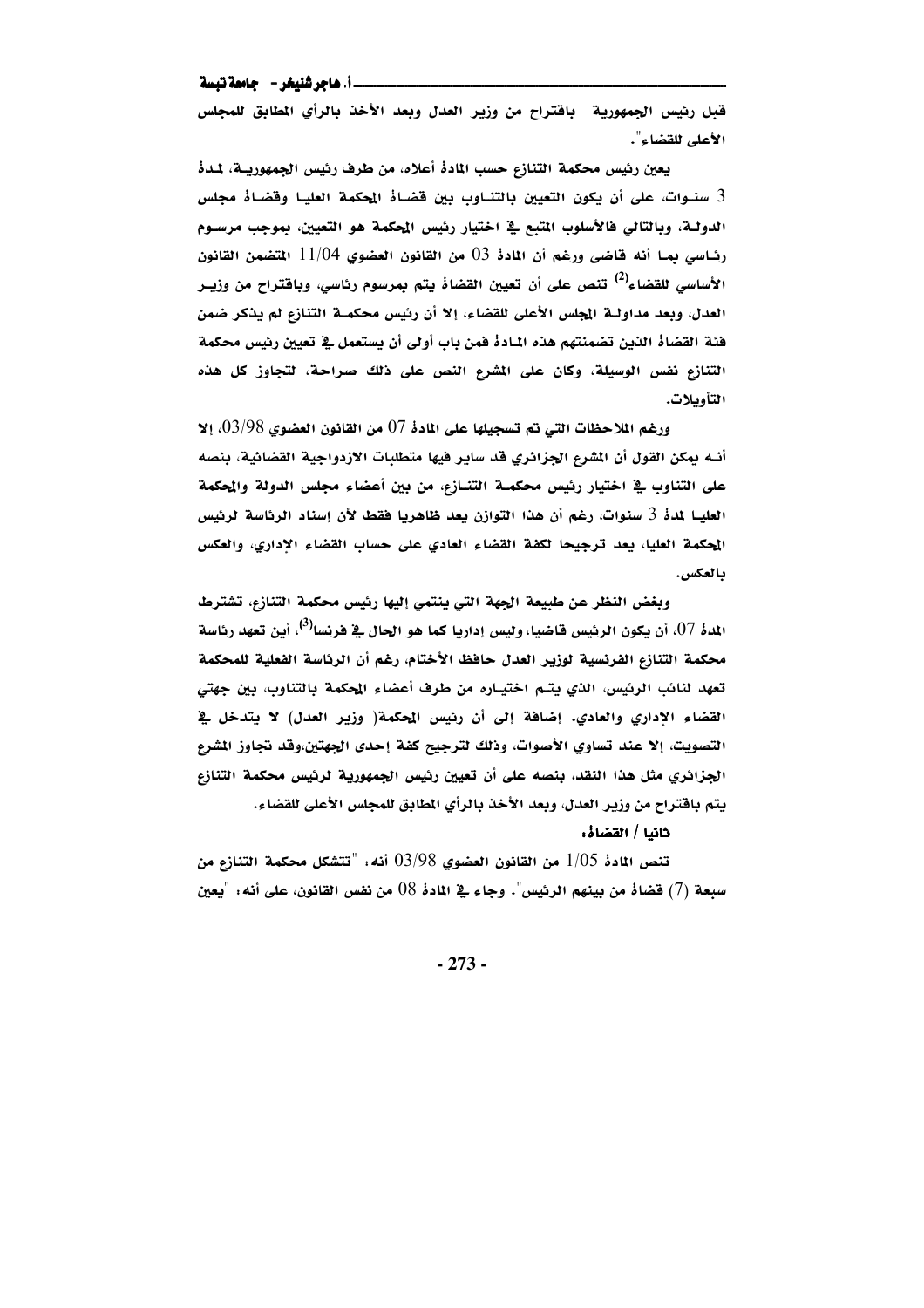نصف عدد قضـاهْ مجلس الدولة من قبل رئيس الجمهورية، باقتراح من وزير العدل وبعد الأخذ بالرأي المطابق للمجلس الأعلى للقضاء".

ونلاحظ أن الطريقة المتبعة في اختيار فضاهْ محكمة التنازع، هي نفسها المتبعة ية اختيار رئيسهـا، وهي التعيين وذلك بموجب مرسوم رئاسي.

وبإتباعه لطريقة التعيين في اختيار قضاهْ محكمة التنازع، يكون المشرع الجزائري قد خالف نظيره الفرنسي، سواءِ من حيث عدد قضاهْ المحكمة، أو في كيفية اختيـارهم. فالأعضاء الأصليين في فرنسا ستـة أعضاء، بمثلون جهتي القضاء بالتساوي، ثلاثة منهم مستشاري دولة في مهمة عادية، يتم انتخابهم من طرف مستشاري مجلس الدولة الذين يزاولون مهامهم على مستوى المجلس، وثلاثة مستشارين آخرين من محكمة النقض يتم اختيارهم من طرف زملائهم في المحكمة، على أن يقوم أعضـاء محكمــة التنـازع السبعة، باختيار عضوين احتياطيين، يتم انتخابهما من بيـن مستشاري مجلس الدولة ومحكمة النقض، على أن يقوم الأعضاء الثمانية السابق ذكرهم بانتخاب نائب رئيس الحكمة من بينهم بالاقتراع السري<sup>(4)</sup>، الذي يتولى رئـاسة محكمة التنازع فعليـا مكان وزير العدل حافظ الأختام.

ونسجل على المادة 08 من القانون العضوي 03/98، عدم ذكرهـا لمدة العهدة التي من الفروض أن يقضيها قضاهْ محكمة التنازع في مناصبهم، التي حددتها المادهْ 07 من نفس القانون بثلاث سنوات بالنسبة لرئيس المحكمة، والراجح أنها نفس المدهْ أي 3 سنوات، لأن هناك تلازم بيـن تعيين رئيس المحكمـة وتعيين أعضائهـا، وبالتالي فمن البديهي أن تنتهي عهدتهمـــا معـــا. كما أن المادة 08 من القانون العضوي لم تنص على إمكانيـــة اختيار فضاهْ محكمة التنــازع لعهدهْ ثانيــة. وكان يجب الإشارهْ إلى ذلك.

# ثالثا / محافظ الدولة:

يمثل محافظ الدولة النيابة العامة على مستوى محكمة التنــازع، وقد نصت على تعيينه المادة 09 من القانون العضوي 03/98، التي جاء فيها : "إضافة إلى تشكيلة محكمة التنازع المبينة في المادة 05 أعلاه يعين قاض بصفة محافظ دولة ولمدة ثلاث (3) سنوات، من قبل رئيس الجمهورية، باقتراح من وزير العدل وبعد الأخذ بالرأي المطابق للمجلس الأعلى للقضاء لتقديم طلباته وملاحظاته الشفوية.

يعين حسب نفس الشروط المذكورةُ في الفقرةُ الأولى أعلاه ولنفس المدةُ محافظ دولة مساعد

يقدم محافظ الدولة ومحافظ الدولة المساعد طلباتهما وملاحظاتهما الشفوية".

 $-274-$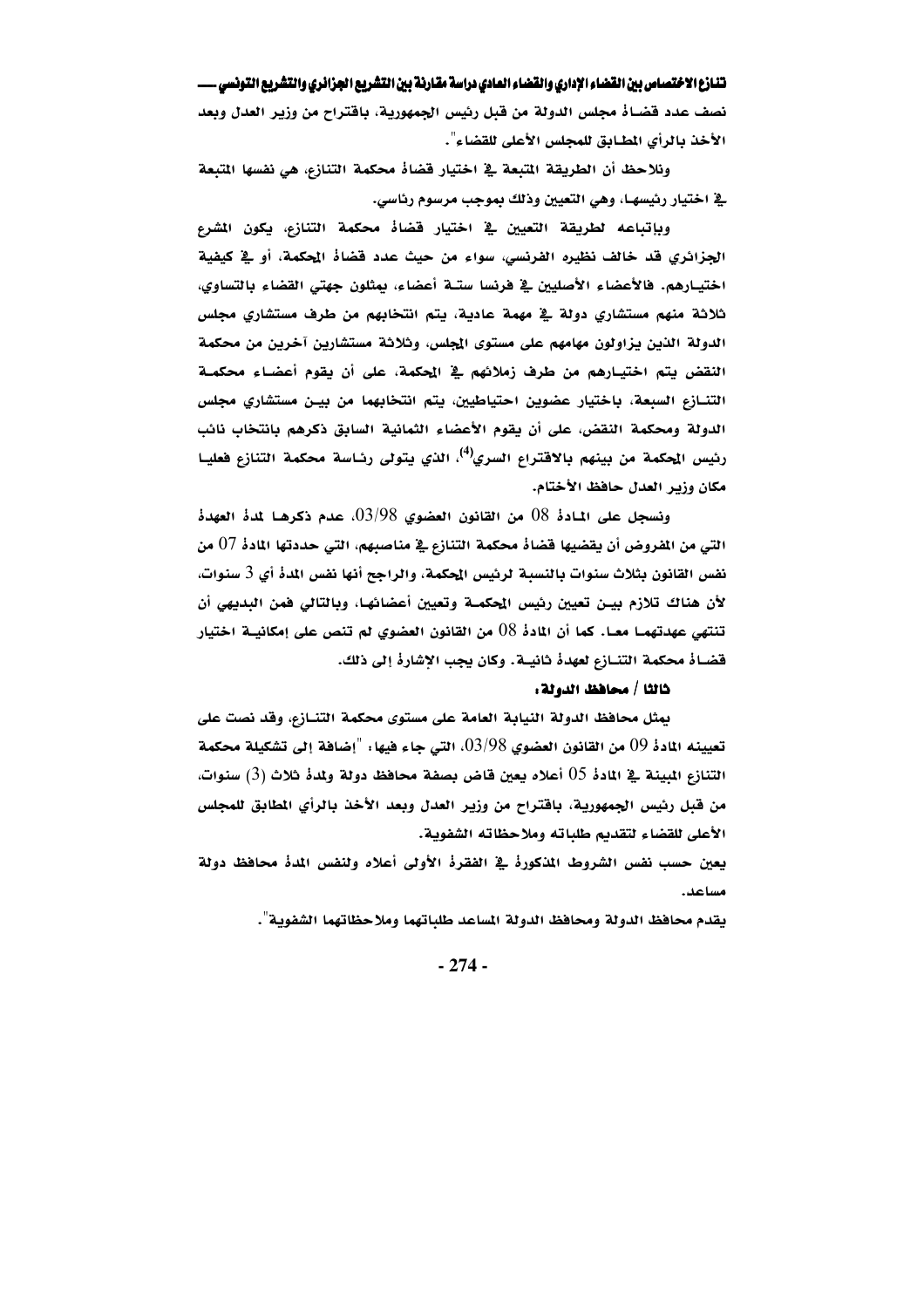### \_\_i. هاجر شنيغر -- جامعة تبسة

وقد اشترطت المادهْ 09 أعلاه، في محافظ الدولة ومساعده أن يكونا قاضيين، وأن يتم تعيينهما بنفس الطريقة التي يتم بها تعيين قضاهْ محكمة التنازع ورئيسها ومن نفس جهة التعيين، المتمثلة في رئيس الجمهورية، وذلك لمدة 3 سنوات، وبذلك تكون هذه المادة قد تجــاوزت النقص الذي شاب المادة 08 من نفس القانون، المتعلقة بقضاة محكمة التنازع التي لم تذكر مدهٔ عهدتهم.

ولكن المادةْ 09 كسابقتها لم تذكر إمكانية التجديد في المنصب لعهدةْ ثانية، بعد انتهاء العهدة الأولى، وقد تجاوزت فرنسا مثل هذا النقص، بتعيين مفوضى الحكومة بالتساوي من بين جهتي القضاء، وذلك بتعيين مفوض حكومة<sup>(0)</sup> أو محافظ دولة ومساعد له من بين المحامين العامين في محكمة النقض، ومفوض حكومة مع مساعد له من قضاه العرائض بِمجِلس الدولة<sup>(0)</sup>، على أن يتم التعيين بواسطة رئيس الجِمهوريــة، بِموجِب مرسوم رئا*سي* لمدة سنة، وتتمثل مهمة مساعد مفوض الحكومة في تعويض هذا الأخير في حالة وجود مانع يحول دون ممارسته لمهامه بصورهٔ عادية.

ويتلخص الدور الذي يقوم به محافظ الدولة على مستوى محكمة التنازع في الجزائر في تقديم ملاحظاته الشفوية وطلباته التعلقة بالقضايا العروضة على الحكمة، قبل الفصل فيها من طرف هذه الأخيرة، مع العلم أن هذه الملاحظات غير ملزمة لقضاة الحكمة، عند إصدار قرارهم في الدعوى.

### الفرع الثاني: كتابة ضبط محكمة التنازع

تنص المادة 10 من القانون العضوي  $03/98$ ، على أنه، "يتولى كتابة ضبط محكمة التنازع كاتب ضبط رئيسي يعين من قبل وزير العدل".

وقد نصت هذه المادةً على الكيفية التي يتم بها اختيار كاتب الضبط الرئيسي، وهو ما يدل ضمنا على وجود كتابة ضبط بأكملها، لأنه من غير المقول أن تتكون كتابـة ضبط هيئة قضائية بحجم وأهمية محكمة التنازع، من كاتب ضبط وحيد. وهو ما يستشف من مصطلحات المادةْ في حد ذاتها من خلال عبـارةْ "كاتب ضبط رئيسي". فمعنى مصطلح رئيسي، أن هناك كتـاب ضبط آخرين غير رئيسيين. ولو أراد المشـرع غيـر ذلك لقــال "يعين كاتب ضبط المحكمة".

كما لم تحدد المادة 10 أعلاه، مدة عهدة كاتب الضبط الرئيسي، ولم تتحدث عن إمكانية اختياره مجددا لعهدةً ثانية بعد انتهاء عهدته الأولى. في حين عهدت مهمة تعيينه إلى وزير العدل ومن ثمة فالجهة المكلفة أو المختصة بتعيينه ليست نفسها الجهة

 $-275-$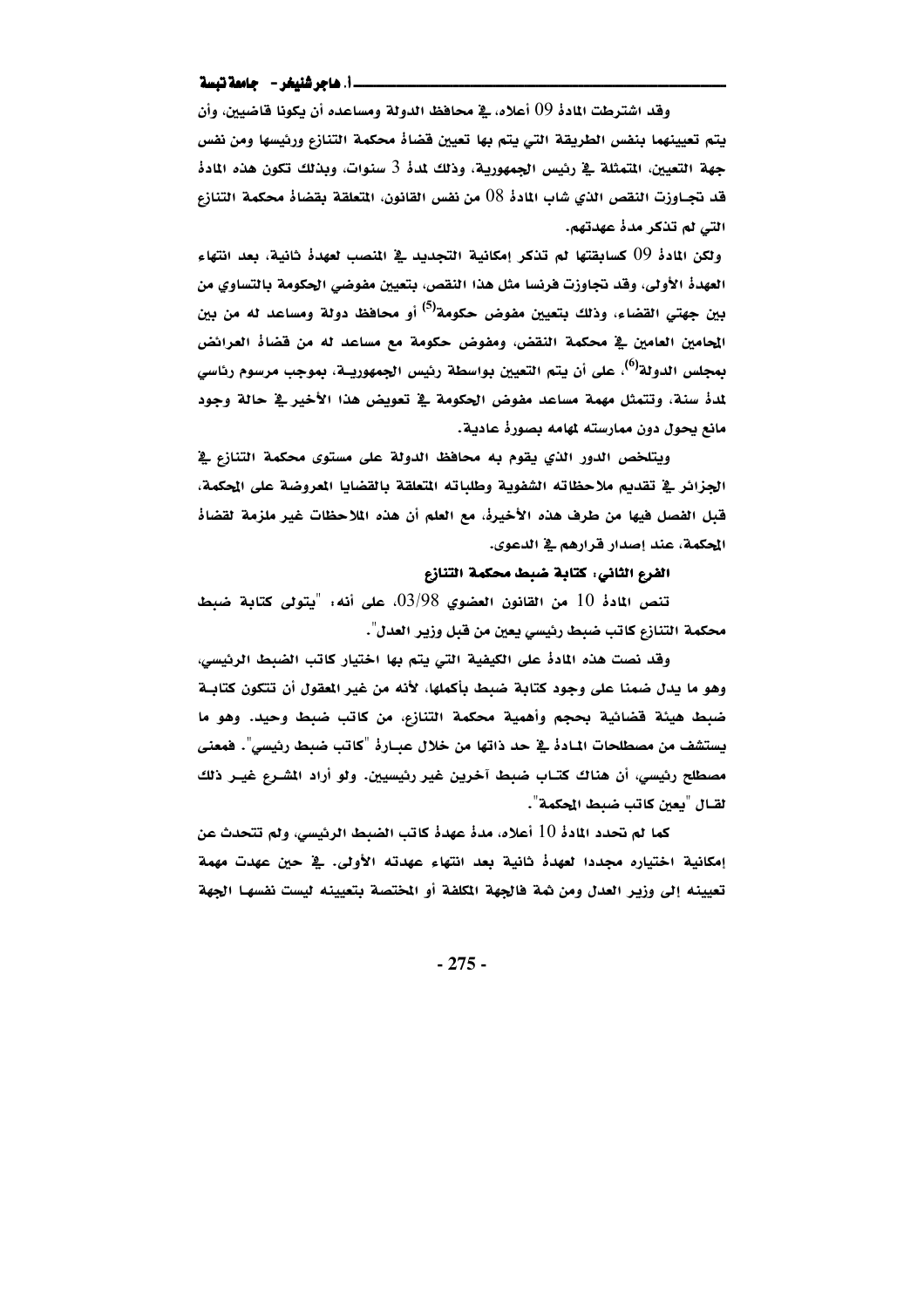المختصة بتعيين بقية أعضاء المحكمـة. مما يجعل الضبطية القضائية لمحكمة التنـازع، تعمل نحت وصاية وزير العدل.

### المطلب الثاني: تشكيلة مجلس التنازع في تونس

نظم القانون الأساسي عدد 38 لسنة 1996 المتعلق بتوزيع الاختصاص بين المحاكم العدلية والمحكمة الإدارية وإحداث مجلس لتنازع الاختصاص، والمعدل بالقانون الأساسي عدد 10 لسنة 2003، تشكيلة مجلس التنازع<sup>(7)</sup>، وكيفية اختيـارها، وتتمثل <u>ـ</u>ـة أعضـاء تشكيلـة الحكم، والضبطيـة القضائيـة للمجلس.

# الفرع الأول: تشكيلة الحكم في مجلس التنازع

ينص القانون الأساسي عدد 38 لسنة 1996 كِ مقتضيات الفصل 05 منه على ما يلي: "يرأس مجلس التنازع الاختصاص بالتداول الرئيس الأول لمحكمة التعقيب والرئيس الأول للمحكمة الادارية ويضم ستة 06 أعضاء، يقع اختيارهم مناصفة، من بين رؤساء الدوائر والمستشارين المباشرين بمحكمة التعقيب والمحكمة الإدارية".

وعليه يتشكل مجلس التنازع في تونس من رئيس المحكمـة، و6 أعضـاء وقد فرق المشرع بين هذه الفئــات، وجعل لكـل منهــا مركــز قــانوني خــاص.

### أولا / رئيس مجلس التنازع:

نص الفصل 05 من القانون 38 لسنة 1996 على أن: "يرأس مجلس التنازع الاختصاص بالتداول الرئيس الأول لمحكمة التعقيب والرئيس الأول للمحكمة الادارية..."

وبناءا على المادة أعلاه فالرئاسة بمجلس التنازع تكون بالتداول بين رئيس الأول لمحكمة التعقيب والرئيس الأول للمحكمة الإدارية، لمدهْ سنتين وذلك بموجب أمر.

وعلى اعتبار كل من الرئيس الأول لمحكمة التعقيب والرئيس الأول للمحكمة يعتبر قاضيا فبناءا على الفصل العاشر من القانون الأساسي للقضاهْ المؤرخ في 14 جويلية 1967 تقع تسميتهم بأمر رئاسي باقتراح من المجلس الأعلى للقضاء،و هي نفس الطريق المتبعة بالقانون الجزائري أن تعيين القضاهْ يتم بموجب بمرسوم رئاسي، وباقتراح من وزير العدل، وبعد مداولة المجلس الأعلى للقضاء.

وما يلاحظ على المشرع التونسي أنه اختار أن تكون الرئاسة بالتداول ليحقق توازنا خاص في التركيبة بين الجهازين القضائيين العدلى ۖ والإداري في المطلق.

لكن اختيار المشرع التونسي قد يحقق توازنا في المطلوب بين الجهتين لكن لن يتحصل عليه في التركيبة التي ستفصل في كل قضية ترفع إلى أنظار المجلس. فعمليا لن

 $-276-$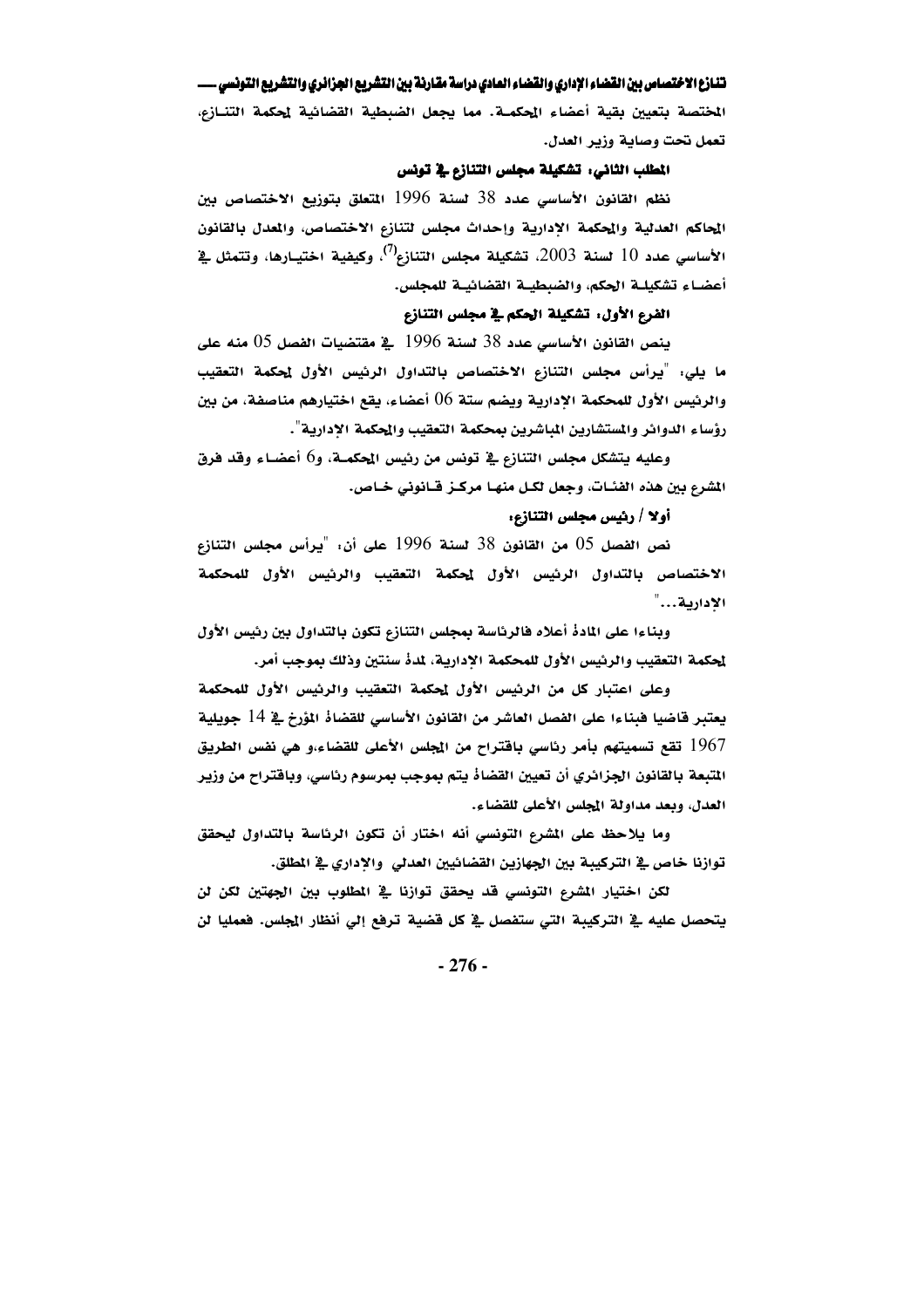### \_\_\_\_i. هاجر شنيغر -- جامعة تبسة

نصل إلى هذا التوازن خاصة بالعودة إلى أحكام الفصل 10 من القانون 38 يتبين أن المشرع التونسي لم يحدد كيفية انخاذ القرارات صلب المجلس ما عدى الإشاره بكون قراراته تتخذ بأغلبية أعضاءه دون تحديد، مما يجعلنا نؤول الفصل 10 كما يلي: "القضاة السبع يصوتون وية هذه المسألة سنقع ضرورة ية عدم التوازن فسنوات رئاسة الرئيس الأول للمحكمة الإدارية ستكون الجهة الإدارية ممثلة في 03 أعضاء ورئيس والجهة العدلية ب: 03 أعضاء فحسب والعكس بالعكس".

فالشرع التونسي أراد تحقيق توازن في هيكلة المجلس لكنه توصل إلى نتيجة مغايرةْ تماما، ما جعل الأستاذ غازي الغرايري<sup>(8)</sup> يذهب للقول أنه من الأسلم أن يسند الرئاسة إلى شخصية لا تنتمي إلى الهرمين وتكون لها الخبرة الكافية في الميدان القانوني، أو إسنادها إلى وزير العدل باعتباره الرئيس الأداري للتنظيم القضائي العدلي من جهة وعضو الحكومة لسلطة التنفيذية أي الإدارة من جهة أخرى فيما يخص التصويت داخل المجلس. وهو ما لا نتفق معه لأن وزير العدل لا يعتبر قاضي، وكذا بعده عن العمل القضائي فبقراءة موازية للفصل 5 والفصل 10 من القانون 38 الأعضاء هم الذين يصوتون فقط، أما الرئيس فانه في اعتقادنا لا يتدخل إلا في حالة تساوى الأصوات لترجيح كفة القضاء العدلى أو المحكمة الإدارية.

خانيا / القضاهْ:

جاء في الفصل 1/05 من القانون 38 لسنة 1996 أن "مجلس التنازع يتركب من ستة أعضاء يقع اختيارهم من بين رؤساء الدوائر والمستشارين المباشرين مناصفة بين  $06\,$ أعضاء المحكمة الادارية ومحكمة التعقيب".

وينص الفصل 3/05 من القانون 38 على أنه: "يواصل رئيس وأعضاء المجلس القيام بمهامهم في الهيئات المنتمين إليها ويتم تكليفهم بمهامهم في مجلس التنازع بمقتضى أمر لمدة سنتين".

و جاء في الفصل 4/05 من نفس القـانون، على أنـه: "وفي صورةْ حصول مانع لأحد الأعضاء المجلس سيستكمل النصاب بعضو أخر يكلفه رئيس المحكمة المعنية بالأمر مع احترام الشروط الواردة بالفقرة الأولى من هذا الفصل".

ونلاحظ أن المشرع التونسي من حيث الطريقــة المتبعة في اختيار أعضاء مجلس التنازع، هي نفسها المتبعة في اختيار رئيسه، وهي التسمية بموجب أمر رئاسي على اعتبار أنهم قضاهْ، وبإتباعه لهذه الطريقة في اختيار قضاهْ مجلس التنازع، يكون المشرع التونسي

 $-277-$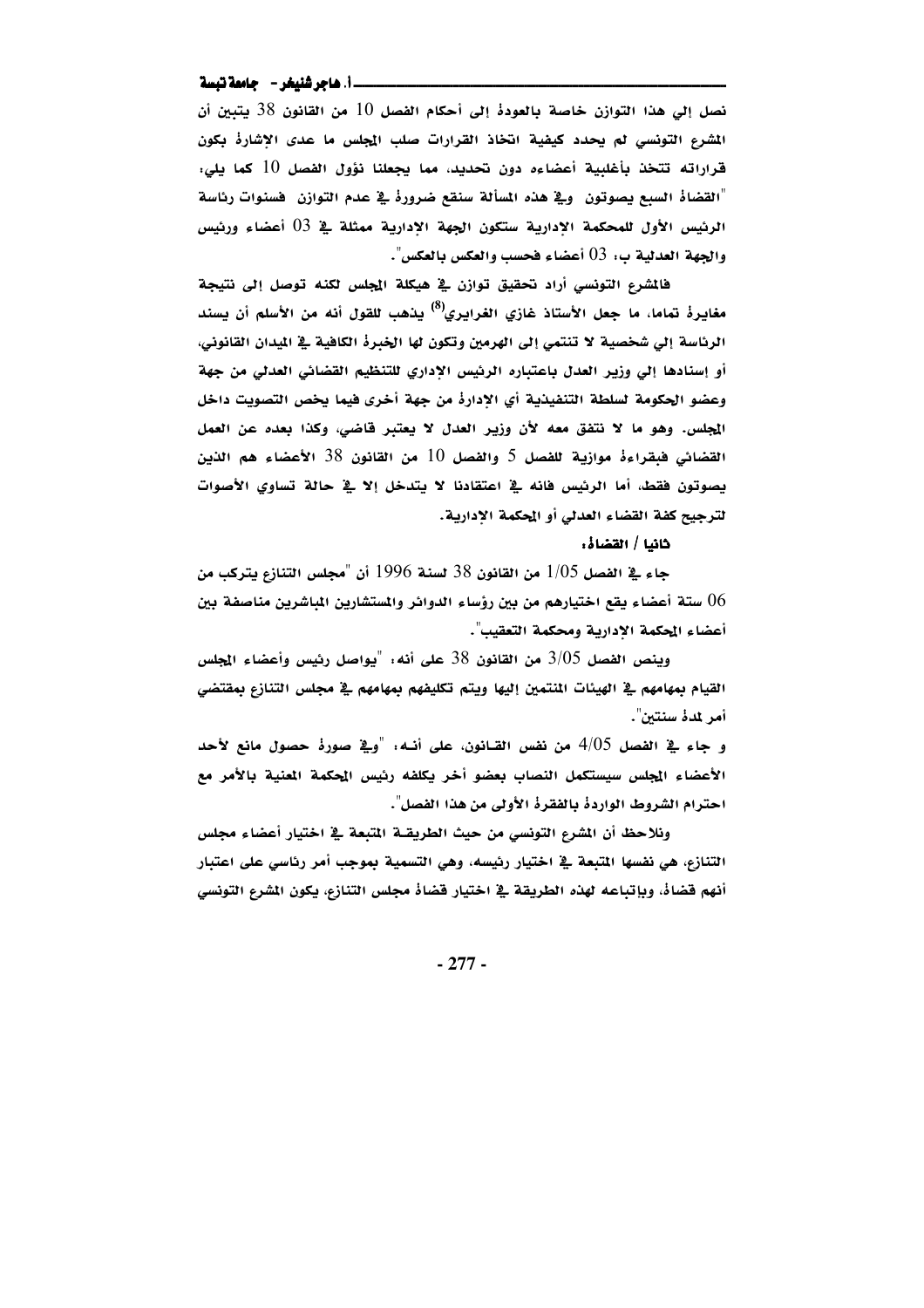قد اتفق مع نظيره الجزائري، سواء من حيث عدد قضاهٔ المحكمة، ومن حيث كيفية اختيارهم.

لكن الاختلاف كان في المدة فقد حددها بسنتين، أما نظيـره الجزائري فقد حددها بثلاث سنوات. ولم يشترط الشرع التونسي أن ينفك أعضاء مجلس التنازع عن مهامهم الأصلية أثناء هذه المده، وحدد حالة حصول مانع لأحد الأعضاء المجلس وكيفية استكمال النصاب وهو ما لم ينص عليه المشرع الجزائري.

كما أن الفصل 5 من القانون 38 لم نص على إمكانيــة اختيار قضـاهْ محكمة التنــازم لعهدهْ ثانيــة. كما كان الأمر مع الشرع الجزائري وكان يجب الإشارهْ إلى ذلك.

ملاحظة: غياب عضو محافظ الدولة أو مساعديه مثل ما هو موجود في القانون الجزائري وهو ما لم نستطع تحديد أسبابه.

الفرع الثاني: كتابة ضبط مجلس التنازع

ينص الفصل 06 من القانون 38 لسنة 1996 على أنه: "أحدثت لدى مجلس التنازع كتابة قارة تتولى ترسيم القضايا وحفظ اللفات".

نص المشرع التونسي على وجود كتابة قارهْ داخل مجلس التنازع، لكن لم يحدد لنا في هذا الفصل أعضاء كتابة القارة أو الكيفية التي يتم بها اختيارهم أو عددهم، لأنه من غير المقول أن لا نحدد كتابة قارهْ هيئة قضائية بحجم وأهمية مجلس ِ التنازع.

كما لم يحدد الفصل 06 أعلاه، مدهْ عهدهْ القائمين بالعمل في كاتبة القارهْ، عكس الشرع الجزائري الذي نص على الكيفية التي يتم بها اختيـار أعضاء كاتبة الضبط، وقسمهم إلي كاتب رئيسي ومساعدين له، وعهد مهمة تعيينـهم إلى وزير العدل مما يجعل الضبطية القضائية لمحكمة التنازع في الجزائر، تعمل نحت وصاية وزير العدل، ومن ثمة اغفل المشرع التونسي هذه المسائل واقتصر في الفصل 06 على ذكر الاختصاصات المسندهْ للكتابة فقط والمتمثلة في : " ترسيم القضايا وحفظ اللفات ".

### البحث الثانى :اختصاصات هيئة التنازع

إن الفصل بين القضاء العادي والقضاء الإداري، ووضع عدهْ معايير لتحديد اختصاص كل جهة من جهتي القضاء، إلا أن ذلك لم يمنع من حدوث بعض المُنازعات بين الجهتين، لذا تم إنشاء هيئة التنازع لحل الإشكاليات التي قد تطرح، والمتمثلة أساسا في تنازع الاختصاص بصوره المختلفة.

وعليه سنقسم هذا المبحث إلى مطلبين على الشكل التالي:

 $-278-$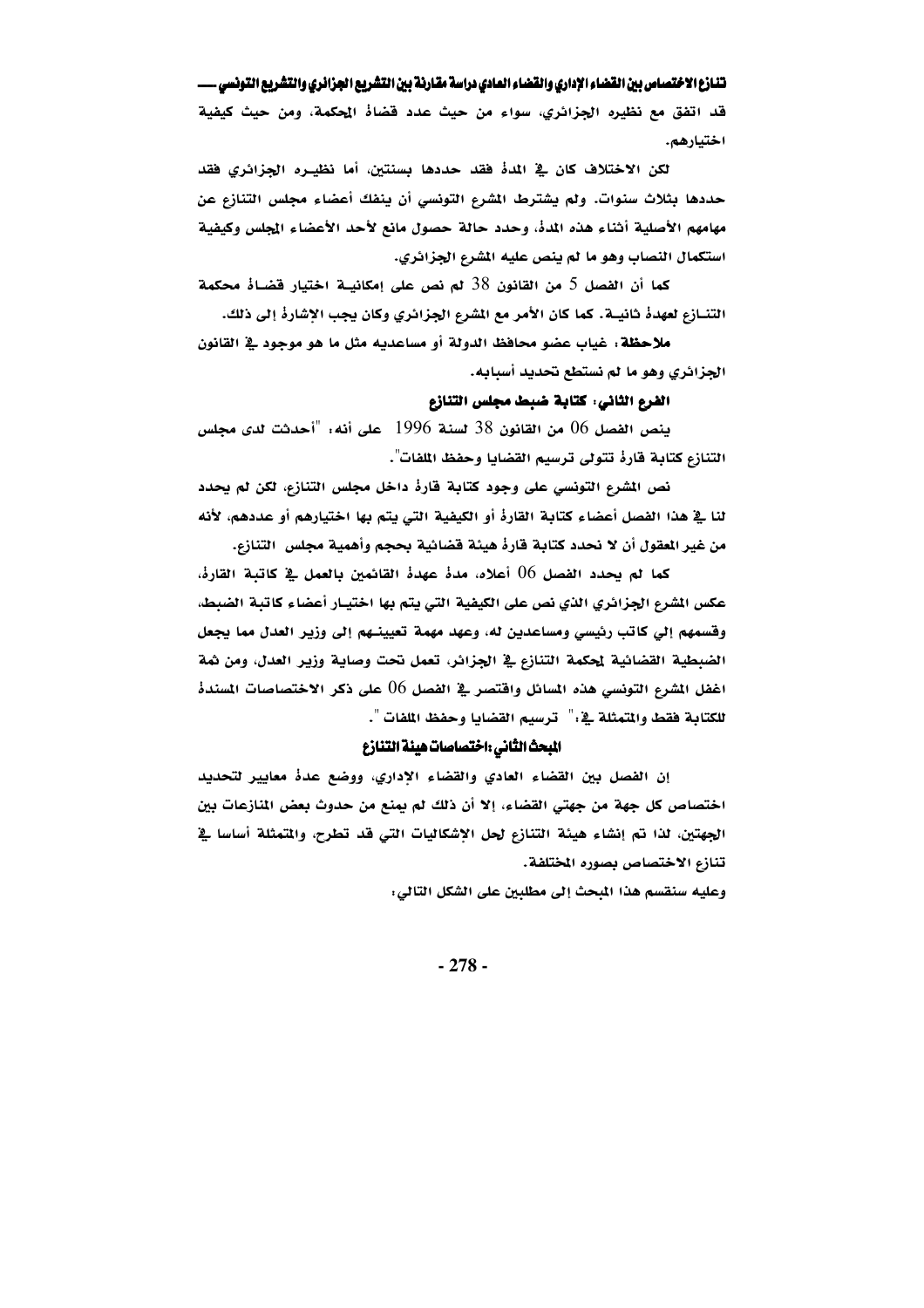# المطلب الأول: اختصاصات محكمة التنازع في الجزائر الفرع الأول: التنازع الإيجابي

يعد التنازع الإيجابي صورةً من صور تنازع الاختصاص، التي تختص بنظرها محكمة التنازع في الجزائر، وقد نصت على هذا الاختصـاص إلى جانب التنازع السلبي المَادةُ 16 من القانـون العضوي  $03/98$ ، التي جاءِ فيها: "يكون تنازعا في الاختصاص عندما تقضى جهتان قضائيتان إحداهما خاضعة للنظام القضائي العادي والأخرى خاضعة للنظام القضائي الإداري، باختصاصهما أو بعدم اختصاصهما للفصل في نفس الذزاع.

ويقصد بنفس النزاع، عندما يتقــاضى الأطراف بنفس الصفة أمــام جهة إداريــة وأخرى فضائيــة، ويكون الطلب مبنيا على نفس السبب ونفس الموضوع المطروح أمام القاضى".

ما نعيبه على هذه المادة من ناحية الشكل، هو أنها أدرجت تحت عنوان الإجراءات، في حين أنها تتعلق بالاختصاصات، وذلك لغياب فصل مخصص لاختصاصات محكمة التنازع في القانون العضوي 03/98. رغم أن هذه الاختصاصات تعد الغاية من تأسيس المحكمة. كما نلاحظ أن المادةْ 03 من نفس القانون، والمتعلقة بدورها باختصاصات محكمة التنازع قد تم ذكرها في الفصل الأول المخصص للأحكام العامة.

 $16$  إضافة لذلك نجد أن الشرع قد جمع في المادة 16 من القانون العضوى 98/98 بين التنازع الإيجـابي والتنازع السلبي وأعطاهمـا تعريفا مقتضبـا وغير كاف، لذا كان عليه أن يكون أكثر وضوحا ودقة، في تحديد الفاهيم، وذلك بتخصيص مادة مستقلة لكل حالة من حالتي النزاع يحدد فيها مفهومها وشروطها.

أما من ناحية الموضوع فنلاحظ أن هذه المادة تؤيد وتساير ما ذهبت إليه المادة من القانون العضوي  $03/\!\!.98$ ، من أن مجال اختصاص هذه المحكمة لا يقتصر على  $03$ النزاعات التي قد تحدث بين مجلس الدولة والمحكمة العليا، كما يستشف من نص الماده 152 من دستـور 1996، وإنما يمتد كذلك، لكل النزاعات التي قد تحدث بين جهـات القضاء التابعة لكل نظام ( الحكمة الابتدائية، الجلس القضائي، المحكمة العليا من جهة، والمحاكم الإدارية ومجلس الدولة من جهة أخرى ).

والتنازع الإيجابي بهذا المعنى، يكشف عن وجود عيب في التكييف من إحدى جهتي القضاء بعد أن تمسكت كل واحدهْ باختصاصها بنظر النزاع المعروض عليها، لسبب ما

 $-279-$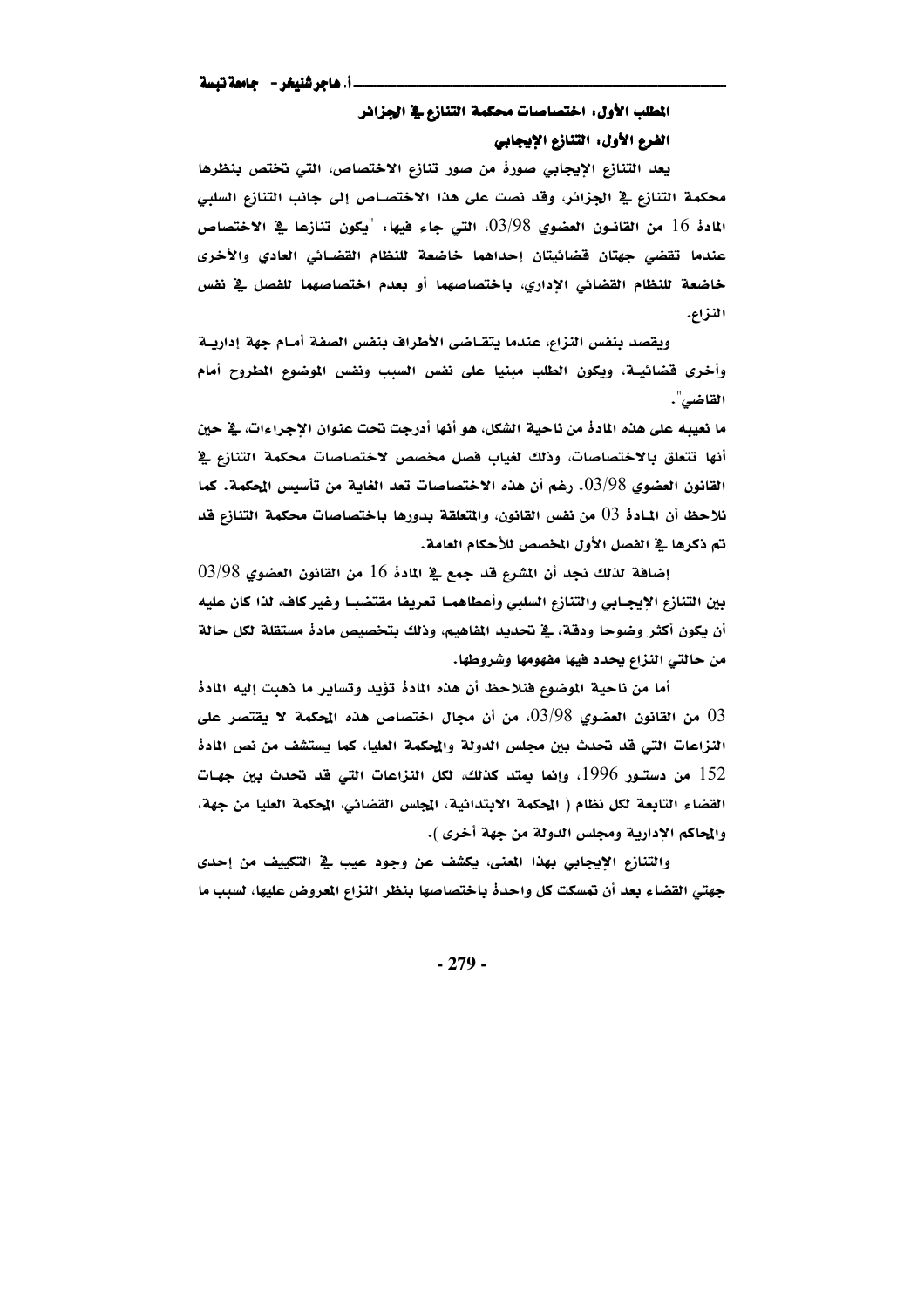تراه وجيها وكافيا ليعقد لها الاختصاص دون غيرها، لذلك يفضل لحل مثل هذه الإشكاليات، اللجوء إلى محكمة التنازع، لتحدد الجهة المختصة بالنـزاع.

وقِ هذا الإطار، يرى الأستاذ رشيد خلوقے<sup>(9)</sup> أن هناك خطأ قِ تعريف الشرع الجزائري للتنازع الايجابي في المادة 16 من القانون العضوي 03/98، لكونه لا يتماشى مع ا $\sim$ مفهوم الأزدواجية القضائية ومتطلباتها وهدفها، المتمثل في منع القضاء العادي من التصدي للفصل في منازعات الإدارة، وإسنادها إلى قضاء إداري مستقل، وبالتالي لا يمكن تحريك دعوى التنازع الإيجابي، إلا عندما ترى السلطة الإدارية أن القضاء العادي بصدد النظر في قضية تدخل في الأصل في نطاق اختصاص القضاء الإداري، وذلك بإتباع إجراءات خاصة تتم على مرحلتين<sup>(10</sup>)، وهو الفهوم المتبع <u>ب</u>ة فرنسـا.

بِينما ﴾ الجزائر، تتضمن المادة 19 من القانون العضوي 03/98، توحيدا لإجراءات رفع النزاع أمام محكمة التنازع، في كل أنواع التنازع (التنازع السلبي والإيجابي وحتى تناقض الأحكام)، وذلك برفع الدعوى بعريضة مكتوبة، تودع وتسجل بكتابة ضبط محكمة التنازع.

# الفرع الثاني: التنازع السلبي Le conflit négatif

وهو ثاني صورهْ من صور تنازع الاختصاص التي تختص بحل إشكالياتها محكمة التنازع، وعلى خلاف التنازع الإيجابي، التنازع السلبي هو أن ترفع نفس الدعوى القضائية أمام جهتي القضاء العادي والإداري وأن ترفض كل جهة الفصل فيهـا، بدعوى أنها تدخل ضمن اختصاصات الجهة الأخرى، وقد تضمنته المادة 16 من القانون العضوي 03/98 إلى جانب التنازع الإيجابي، وجعلت له نفس الشروط رغم أن شروطهما مختلفة. وقد جاء فيها: "...يكون تنازع في الاختصاص عندما تقضى جهتان قضائيتان إحداهما خاضعة للنظام القضائي العادي والأخرى خاضعة للنظام القضائي الإداري بعدم اختصاصهما للفصل في النزاع".

وبالتالي تتمثل شروط التنازع السلبي في الجزائر فيما يلي:

– يجب أن ترفض كل جهة من جهتي القضاء العادي والإداري الفصل في الدعوى المعروضة عليها، بحكم تقرر فيه عدم اختصاصها.

– بجب أن يكون حكم عدم الاختصاص الصادر عن كل جهة مسبب بأن النزاع يدخل ضمن اختصاصات الحهة الأخرى.

ورغم أن هذا الشرط يعد شرطا بديهيا لكونه مكمل للشرط الأول إلا أن الشرع الجزائري أهمله، ولم يذِّ؟

 $-280-$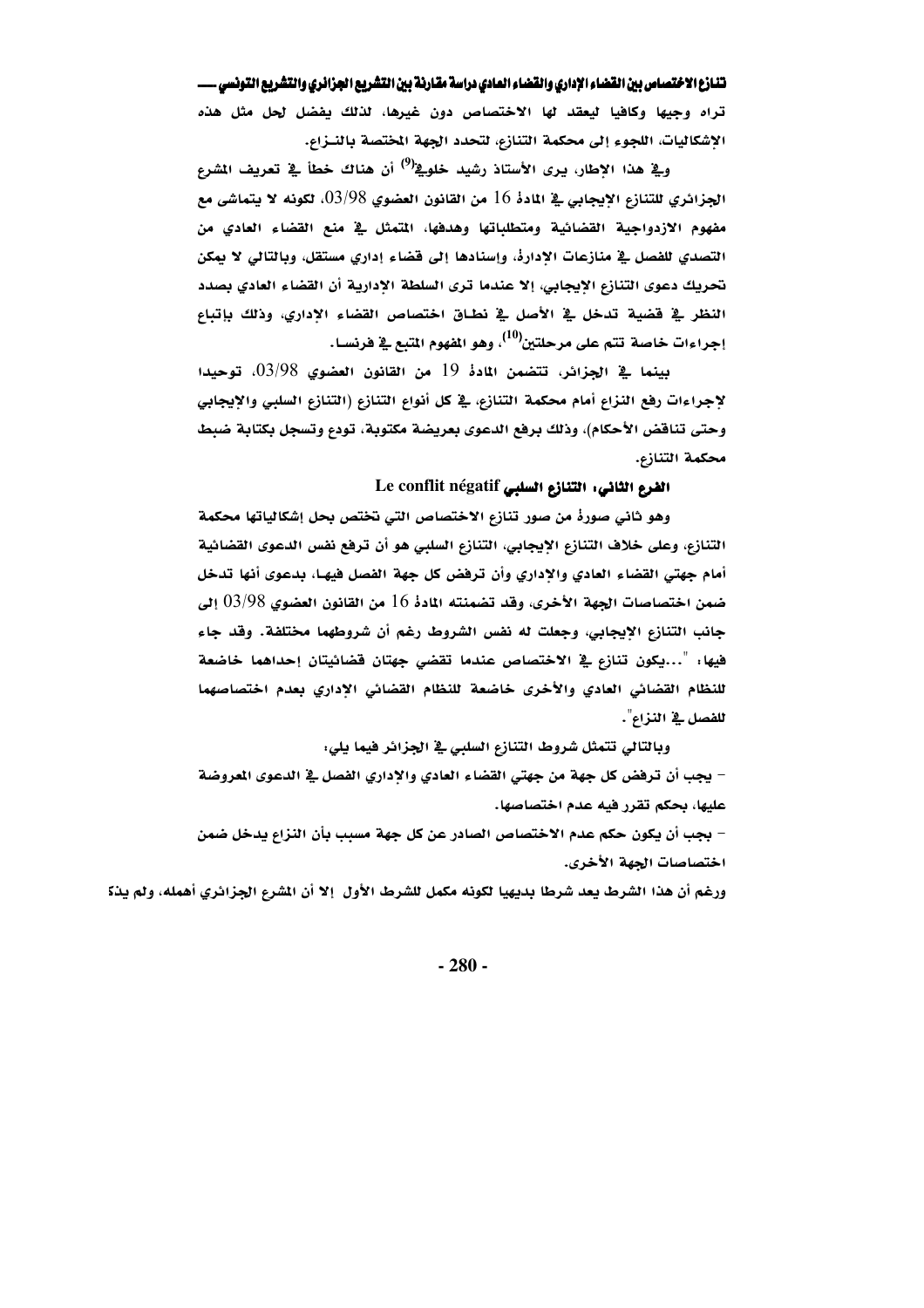### 

ـِةِ المادة 16 من القانون العضوي 03/98، وذلك لنفس الأسباب المذكورة سابقا، وهي جمع المشرع لصورتي التنازع معا في مادهْ واحدهْ مقتضبة، لم يبين فيها شروط كل حالـة بوضوح. عكس القانون الفرنسي الذي ذكر هذا الشرط، ونحن نؤيد ذلك لأن في التنازع الإيجابي تتصدى كل جهة لنظر النزاع، بدعوى أنه يدخل ضمن اختصاصاتها، ولا يدخل ضمن اختصاصات الجهة الأخرى، وبالمقابل سيكون التنازع السلبي، هو أن ترفض كل جهة نظر النزاع، لأنــه يدخل ضمن اختصاصات الجهة الأخرى.

– يجب أن يكون حكمي عدم الاختصاص نهائيين، أي غير قابل لأي طعن أمام أي جهة من جهات القضاء. وهو ما يميز الجزائر عن غيرها، ففرنسا مثلا لا تشترطان أن يكون قرار عدم الاختصاص الذي أصدرته الجهة الأولى نهائيا عندما يعرض النزاع على الجهة الثانية<sup>(11)</sup>.

ـِية حين تشترط المادة 17 من القانون العضوي 03/98، أن يكون رفع النزاع أمام محكمة التنازع، في اليوم الذي يصبح فيه القرار الأخير غير قابل للطعن أمام الجهات الخاضعة للنظام القضائي الإداري، وتلك الخاضعـة للنظام القضائي العادي، ويرجع هذا الاختلاف بالأساس، إلى توحيد الشرع الجزائري لاجراءات رفع الدعاوي المتعلقة بالتنازع الإيجابي والسلبي» ولو أنه خصص لكل صورة من صور التنازع مادة مستقلة، تتضمن تعريفها وشروطها، لتفادى الإشكاليات التي وقع فيها.

فبموجِبِ المادةْ 17 يكون على المتقاضي، أن ينتظر قبل اللجوءِ إلى محكمة التنازعِ أن يطعن في القضية مرتين، وما يتطلبه ذلك من وقت ومواعيد يجب احترامها، في حين أن الأمر لا يتعلق سوى بتحديد الجهة المختصة بنظر النزاع، وليس بموضوع النـزاع في حد ذاته، كما لا يمكن لصاحب الشأن التوجه إلى محكمة التنازع، إذا فات ميعاد الطعن في الحكم دون أن يطعن فيه، لأن المادة 152 من دستور 1996 تشترط لرفع دعوى تنازع الاختصاص، أن يكون الحكمين صادرين عن المحكمة العليا ومجلس الدولة، <sup>و</sup>نجد أن هذا الاحتمال صعب التحقيق.

فالمادةْ 152 من الدستور لم تكن خاطئة، كما لم تكن المادةْ 03 من القانون العضوي 03/98 غير دستورية، لأن نص المادهْ 17 من القانون العضوي 03/98 يشترط في حكمى الاختصاص بالنسبة للتنازع الإيجابي، وكذا حكمي عدم الاختصاص بالنسبة للتنازع السلبي وأيضا في حالة وجود حكمين متناقضيـن، أن يكونا صادرين من الدرجة الأخيرة لكل جهة من جهتي القضاء، أي المحكمة العليا ومجلس الدولة، ولا يقصد بالحكمين النهـائيين، أن يكون ميعـاد الطعن فيهمـا قد فات، دون أن يستعمـل صاحب

 $-281-$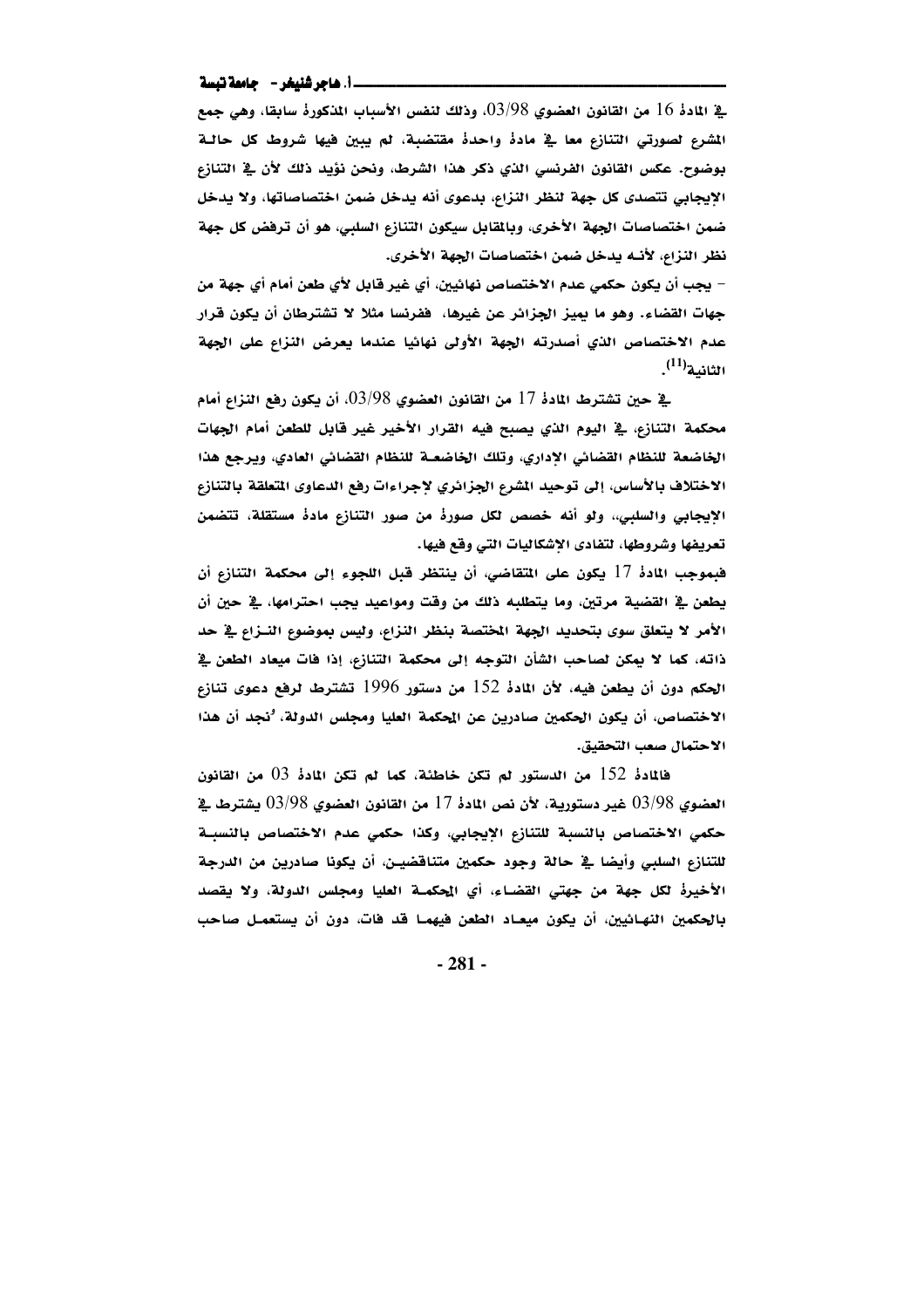الشـأن حقـه في الطعن، بالنظر للمادة 152 من الدستور كمـا سبق وذكرنا. وذلك بهدف خلق نوع من الانسجــام بين دستور 1996، وبين القانــون العضوي 03/98.

# الفرع الثالث: تناقض الأحكام في الجزائر

يعتبر تناقض الأحكام الاختصاص الثالث الموكل إلى محكمة التنازع، إلى جانب اختصاصها في حل إشكاليات الاختصاص الإيجابي والسلبي، وقد تم النص عليه بموجب المادة 2/17 من القانــون العضوي 03/98 المتعلق بمحكمة التنازع، التي جاء فيها: "في حالة تناقض بين أحكام نهائية ودون مراعاة للأحكام المصوص عليها في الفقرة الأولى أعلاه تفصل محكمة التنازع بعديا في الاختصاص".

وما يلاحظ في هذه المادهْ هو أنها تتعلق بالاجراءات في فقرتها الأولى، في حين خصصت الفقرة الثانية لحالة تناقض الأحكام، رغم أنها تتعلق باختصاصات محكمة التنازع، وكان من الأفضل فصل اختصاصات المحكمة عن الاجراءات المتعة أمامها.

وقد نضم الشرع الجزائري حالة تناقض الأحكام بمعزل عن بقية اختصاصات محكمة التنازع المتمثلة في حل إشكاليات التنازع السلبي والإيجابي، الذين تضمنتهما المادة من القانون العضوي 98/98، وكان يجب على المشرع أن يكون منهجيا عند وضعه لمواد  $16\,$ هذا القانون وذلك بأن يضم هذا الاختصاص إلى اختصاصـات المحكمة المذكورة في المادة ا، أو على الأقل أن يخصص له مادة مستقلة عن المادة المخصصة للإجراءات التي تم $16\,$ ذكره فيها، ما دام هو الوجه الثاني لاختصاصات محكمة التنازع، رغم أن المادة 15 من القانون العضوي 98/98 قد استبعدت ذلك كليا وتناقضت مع المادة 2/17 بنصها على أنه: " لا ترفع أمام محكمة التنازع إلا المواضيع المتعلقة بتنازع الاختصاص".

وبذلك تكون المادة 15 قد أغفلت ذكر الاختصاص الثالث، الذي من المفروض أن يعهد به إلى محكمة التنازع، وهو تصديها للفصل في النزاع المتعلق بتناقض الأحكام، مع إمكانية تطرقها للموضوع في بعض حالاته عندما تستبعد الحكمين معا، وتصدر حكما ثالثا يكون هو الواجب النفاذ، فدور محكمة التنازع في تناقض الأحكام، يختلف عن دورها في حل إشكاليات تنازع الاختصاص، فهي في تناقض الأحكام لا تكتفي بدورها التحكيمي، وإنما تتجاوزه بالتطرق للموضوع في الكثير من الأحيان إذا رأت أن الأمر يستوجب إصدار حكم ثالث يكون هو الواجب التطبيق.

وهو ما تبناه الشرع الجزائري أيضا في المادة 2/17 من القانون العضوي 03/98. الأمر الذي يدعونا إلى التأكيد على ضرورةْ تدارك الخطأ أو النقص الذي وقعت فيه في المُادةُ 15 من القانون العضوي 03/98، فالمُادةُ 03 من نفس القانون نصت على أن النزاع

 $-282-$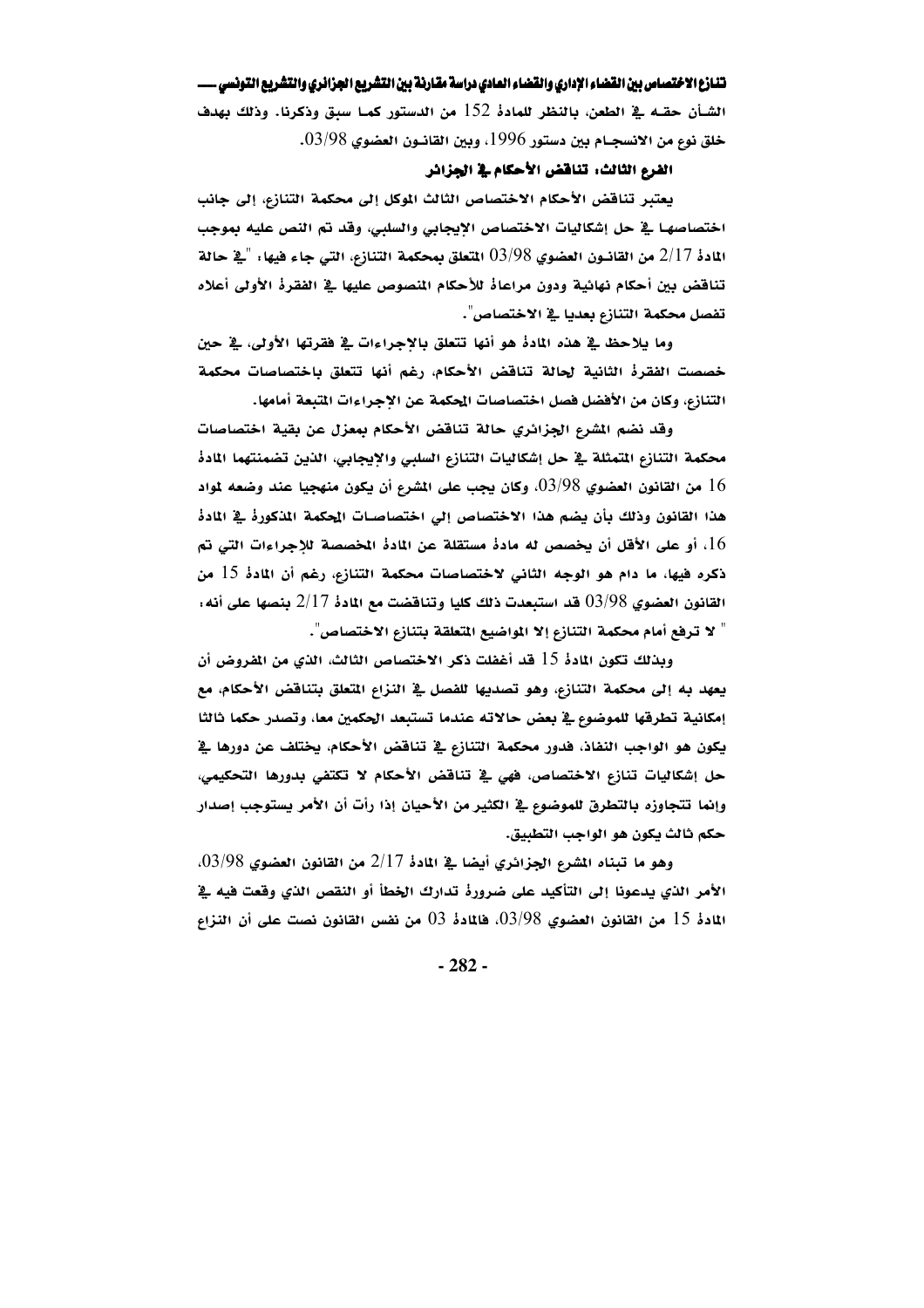### \_\_i\_ هاجر شنيغر - حامعة تبسة

الذي تختص بالفصل فيه محكمة التنازع هو الذي يقوم بين الجهات التابعة لكل نظام، والجهة المقابلة لها في النظام الآخر، ثم اشترط في المادة 17 من نفس القانون أن يكون الحكمين محل النزاع نهائيين رغم أن هذه المادة لم تبين طبيعة الجهتين المصدرتين للقرارين، وفي هذا الإطار قررت محكمة التنازع في قرارها رقم 10 الصادر بتاريخ 09 أكتوبر 2000 رفض دعوى الطاعنة شكلا، لأن الحكمين الصادرين عن كل من مجلس  $25$  قضاء قسنطينة بتاريخ 29 جوان 1998، والغرفـة الاداريـة لدى نفس المجلس في 25 سبتمبر 1999، لم يصيرا نهـائيين<sup>(12</sup>)، وقد تمسكت محكمة التنــازع برأيها هذا ـ2ٍّ قرارها رقم 11 الصادر بتاريخ 09 أكتوبر 2000 حيث قبلت الدعوى المرفوعة من الطاعنة شكلا رغم أن الحكمين التناقضين صادرين عن مجلس الدولة من جهة ومجلس قضاء البليدة من جهة أخرى، ولم تكن المحكمة العليا طرفا في النزاء<sup>(13)</sup>.

- يجب أن يكون هناك تناقض في الحكمين، على أن يصل هذا التناقض إلى درجة إنكار العدالة لاستحالــة تطبقهما معا، وقد قبلت محكمة التنازع كما سبقت الإشارة في قرارها رقم 11 الصادر بتاريخ 09 أكتوبر 2000 الفصل في الدعوى الرفوعة إليها شكلا، لأنها تتعلق بتناقض قرارين نهائيين، رغم أن القرار الأول صادر عن مجلس قضاء البليدة والثاني عن مجلس الدولـة<sup>(14)</sup>.

– يجب أن يتعلق التنــاقض في النزاع بالموضوع لا بالاختصــاص.

وقد تبنى المشرع الجزائري نظام الإحالة في المادة 18 من القانون العضوي مقتديا بنظيره الفرنسي، بهدف تسهيل إجراءات رفع دعاوى تنازع الاختصاص  $03/\!98$ بنوعيه السلبي والايجابي وتقصيرها،وحسن فعل. فإعمال الاحالة في الجزائر، يغني المتقاضي عن انتظار صدور حكم الجهة الثانية بالاختصاص أو بعدم الاختصاص، حتى يتسنى له عرض النزاع على محكمة التنازع، فمتى رأى القاضي المعروض عليه النزاع سواء كان قاضي إداري أو عادي، أن فصله فيه سيؤدي إلى تناقض في الأحكام، لوجود حكم صادر في نفس النزاع عن جهة تابعة لنظام قضائي مختلف عن النظام القضائي الذي ينتمي إليه، سواء بالاختصاص أو بعدم الاختصاص، فعليه إحالة ملف القضية إلى محكمة التنازع، لتحديد الجهة المختصة بنظر النزاع من بين جهتي القضاء المعروض عليهما.

لكن الإحالة التي تقوم بها الجهة القضائية، لا يمكنها أن تحل محل الدعوى التي يرفعها صــاحب الشأن أمام محكمة التنازع بنفسه.

 $-283-$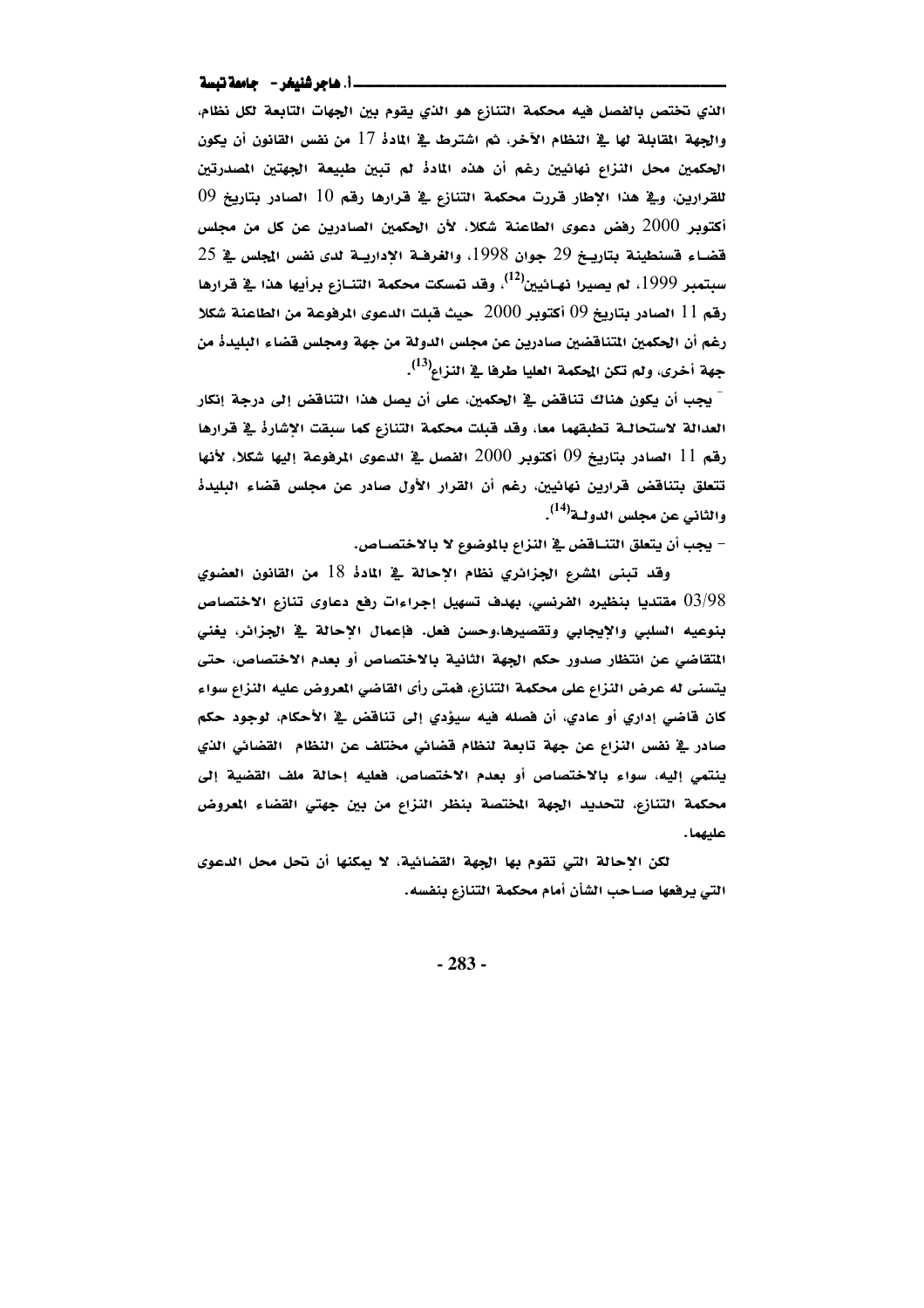المطلب الثاني: حالات تعهد مجلس التنازع في تونس

يتعهد مجلس التنازع في تونس في ثلاث حالات حددها القانون الأساسي 38 والمتمثلة في : "حالة الفصل 07، حالة الفصل 08، حالة الفصل 09"، وهم على التوالي:

# الفرم الأول: التنازم الايجابي<sup>(15)</sup>

اقتضى الفصل 07 من القانون 38 على ما يلي: "يمكن للمكلف العام بنزاعات الدولة والجماعات المحلية والمنشآت العمومية في القضية التي يكنون فيها طرف، أن يدفعوا في المذكرة مستقلة ومعللة بعدم اختصاص إحدى المحاكم العدلية لنظر في هذه القضية، استنادا إلى رجوع النظر فيها إلى الحكمة الإدارية".

ما يلاحظ على المشرع التونسي بناءا على الفصل أعلاه أنه لم يعرف التنازع الإيجابي ولكن اقتصر إلا على بيان حالته وكيفية ممارسته الذي يكون بموجب دفع. على عكس ما ذهب له المشرع الجزائري.

وإجراء الدفع في الفصل 07 أقره المشرع حصريا لفائدة المكلف العام بنزاعات الدولة والجماعات المحلية والمنشآت العمومية عندما يكون النزاع معروضا أمام القاضي العدلي سواءِ في الطور الابتدائي أو الاستئناف دون إمكانية الدفع بعدم الاختصاص القاضي العدلي أمام محكمة التعقيب.

السؤال المطروح، يتمثل في : ما مدى وجاهة مصطلح الدفع المتضمن بالفصل  $07\,$ ؟ الدفع حسب النظرية العامة للإجراءات وسيلة دفاعية يجابه بها المدعى عليه سير الدعوى كأن يدفع بعدم شرعية قرار ينوي القاضى تطبيقه أو يدفع اختصاص المحكمة المنتصبة للنظر في النزاع أو يدفع بعدم دستورية قانون ما.

هذا الدفع يمكن أن يشكل إما مسألة أولية: "Question préalable"، وذلك متى كانت المسألة موضوع الدفع راجعة بالنظر إلى قاضي الأصل المنشورة أمامه القضية أو مسألة توقيفية: "Question parajudiciaire"، وذلك متى كانت المسألة خارجة عن اختصاص فاضي الأصل ويكون فصل القضية متوقفا على حلها من قبل القاضي المختص، مما يحتم على قاضي الأصل أن يؤجل النظر في القضية وتحال المسألة التوقيفية على القاضي المختص الذي يصبح قاضي فرع وأثير الحكم في السألة التوقيفية من قبل القاضي المختص —الفرع– يتم الرجوع أمام قاضي الأصل لاستئناف القضية على ضوء ما حكم به قاضى الفرع.

ما يلاحظ بالعودةْ إلى الفصل 07 أن الدفع المشار إليه تتقدم به الإدارةْ ممثلة يٌّ المكلف العام بالنزعات الدولة أو رؤساء الجماعات العمومية المحلية أو رؤساء المنشئات

 $-284-$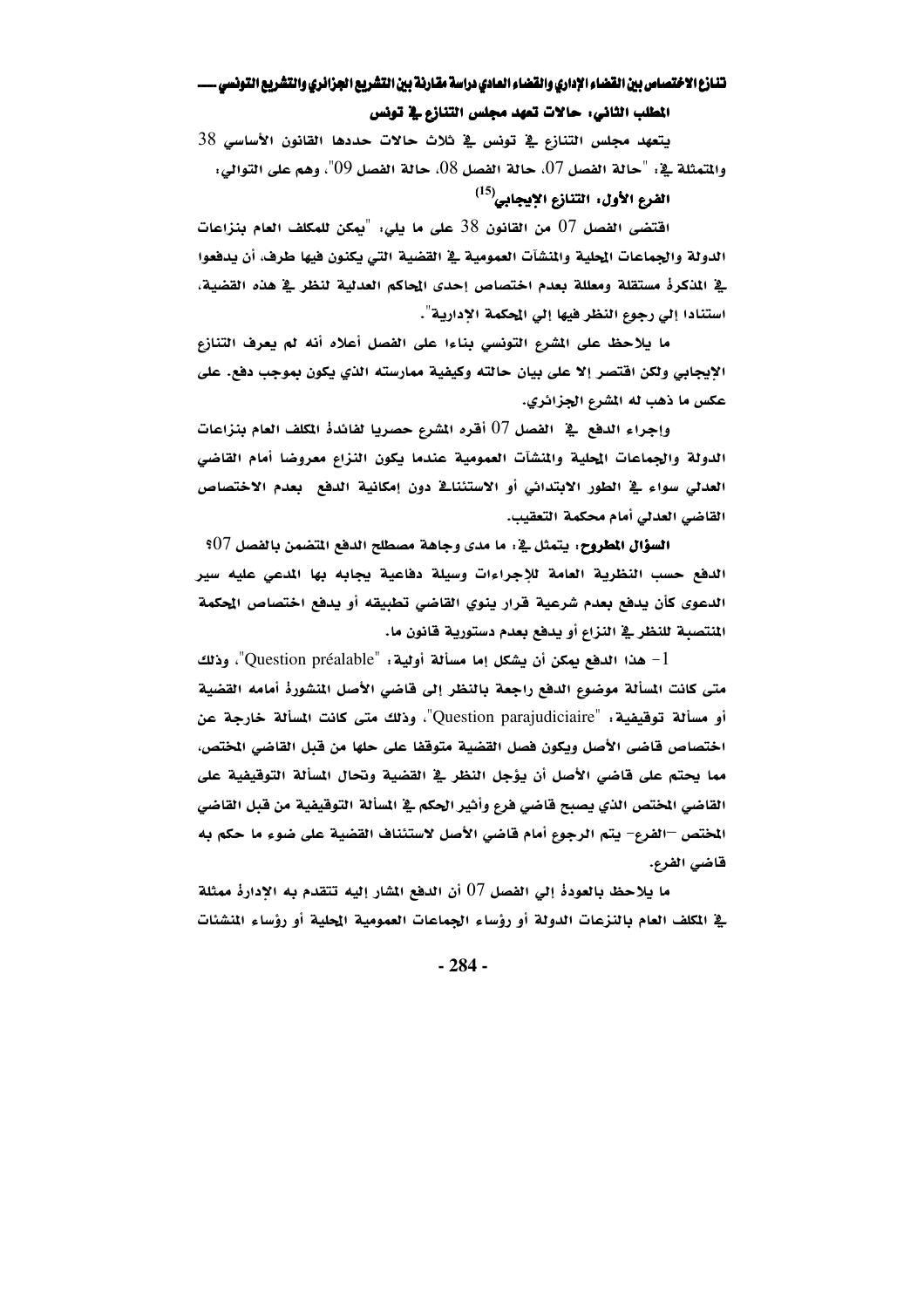### \_\_i\_ هاجر شنيغر - حامعة تبسة

العمومية وذلك مهما كان موقعها في النزاع أي سواء كانت مدعية أو مدعى عليها مستأنفة أو مستأنف ضدها كما أن الدفع المصوص عليه بالفصل 07 يشكل مسألة توقيفية إذ يتعين على المحكمة العدلية أن توقف النظر في القضية وتحيلها على مجلس التنازع.

الدفع الذي اقره الفصل  $07$  تتقدم به الإدارةْ كطرف في النزاع، السؤال الذي  $\!-2$ يطرح ألم يكن من الأسلم الإقتداء بالقانون الفرنسي وإسناد هذه المهمة إلى طرف محايد خاصة أن الأمر يتعلق بالدفاع عن مبدأ الفصل بين الهيئتين وخاصة أيضا أن الادارة بإمكانها أن تلجا إلى هذه التقنية واقعيا للمماطلة وربح الوقت لا غير.

في الفصل  $07$  جعل المشرع القاضي العدلي في مواجهة مع الإدارهْ وكأن  $-3$ التطاول على اختصاص القاضي الإداري لا يمكن أن يصدر إلا على القاضي العدلي، وكأن المحكمة الادارية منزهة من التطاول على اختصاص القاضي العدلي. هذا التوجه إن كان له ما يبرره في القانون الفرنسي ( اعتداء إزاء القاضي العدلي بفرنسا في فترة معينة ) فانه لا مبرر له في القانون التونسي خاصة أن التجربة التونسية أفرزت وجود تطاول من قبل الجهازين القضائيين على حدي السواء.

### الفرع الثاني: التنازع السلبي

نص الفصل 09 من القانون 38 على أنه: "إذا صدر عن إحدى المحاكم العدلية، أو إحدى الهيئات القضائية بالمحكمة الإدارية، حكم غير قابل للطعن يقضى بعدم الاختصاص، بناء على أن النزاع لا يرجع لها بالنظر، ورأت الحكمة التابعة للجهاز القابل، عند رفع النزاع ذاته لديها، أنه خاضع للمحكمة المتخلية، فعليها أن تصدر حكما معللا غير قابل لأي طعن ولو بالتعقيب يقضي بإحالة الملف القضية على مجلس التنازع لنظر في مسألة الاختصاص".

المشرع التونسي لم يحدد تعريف التنازع السلبي كما فعل نظيره الجزائري، وإنما اقتصر على بيان متى يكون، وهي محاولة منه من لتفادي الوقوع في النزاع السلبي للاختصاص ولتفادي نكران العدالة، لذلك قد فتح الإحالة أمام كل القضاه مهما كان الجهاز الذي ينتمون إليه ومهما كانت درجته، بأن أوجب المشرع على المحكمة التي تنوي الحكم بالتخلي لعدم الاختصاص إحالة القضية على مجلس التنازع بعد أن كان قد صدر حكم بات ( غير قابل لطعن ) في نفس القضية بالتخلي من قبل القاضي الثاني بصدور الحكم الأول، وهو أمر ليس باليسير.

وما يلاحظ أن الفصل 09 افترض أمر وكأنه بيديهي وقد لا يكون في الواقع دائما كذلك، وهو علم القاضي الثاني بصدور الحكم الأول إذ أنه قد لا يعلم بذلك لعدةْ

 $-285-$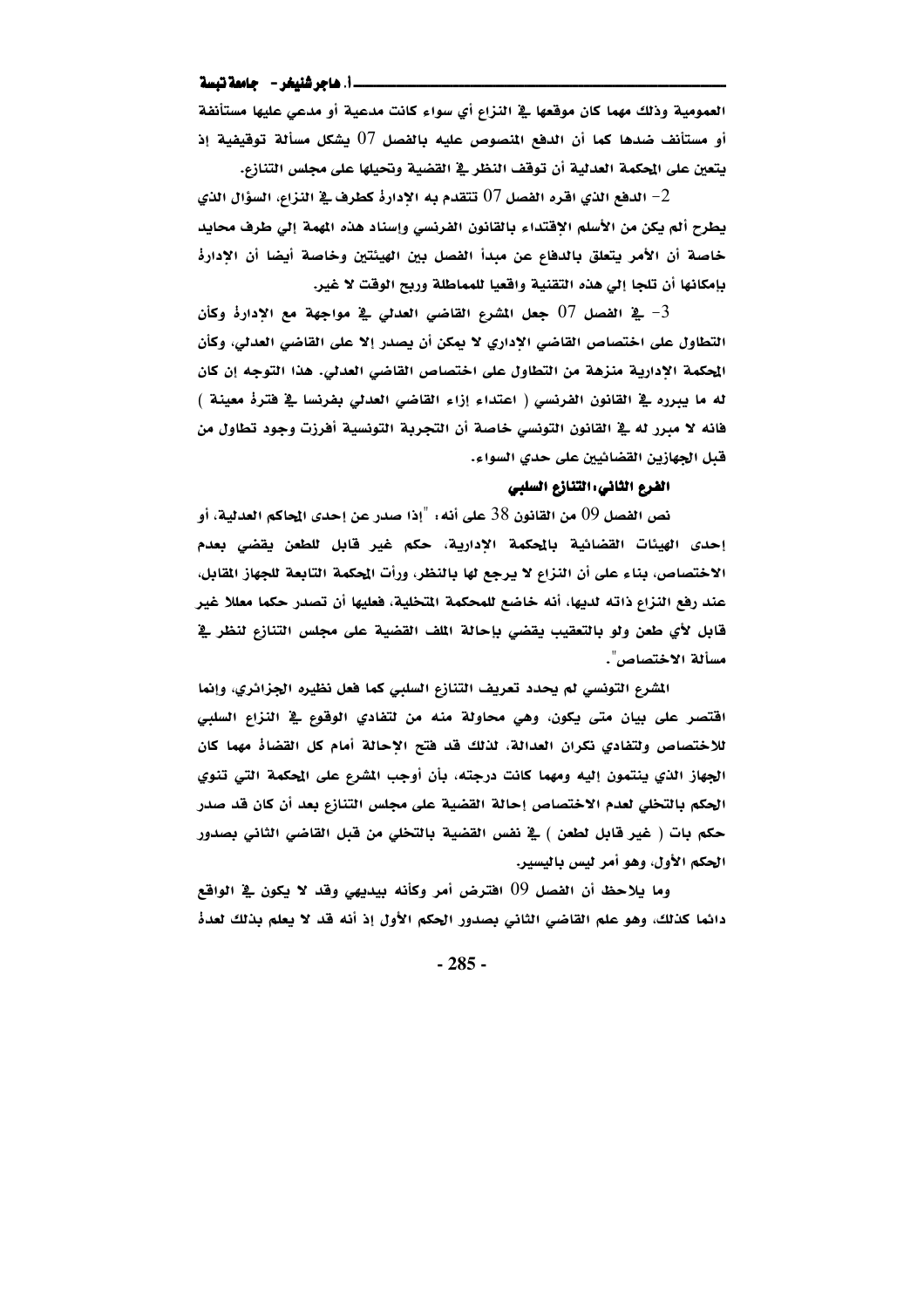أسباب قد تكون لسكوت المتقاضى صاحب لمصلحة في ذلك أو لغياب متقاض عن القضية المرفوعة لأنظار القاضى الثاني.

### الفرع الثالث: الاحالة من محكمة التعقيب

نص الفصل 08 من قانون 38 على ما يلي: "إذا تعهدت محكمة التعقيب أو الجلسة العامة للمحكمة الإدارية بنزاع يطرح عند النظر فيه إشكالا جديا حول الاختصاص،لم يسبق البت فيه من قبل المجلس التنازع،يمكن لها تلقائيا أن تحيل بقرار معلل غير قابل لأي طعن ملف القضية على مجلس التنازع للنظر في مسألة الاختصاص".

فتح المشرع التونسي لمحكمة التعقيب وللجلسة العامة الإدارية<sup>(10</sup>) إذا ما اعترضها إشكال جدي حول الاختصاص لم يسبق البت فيه من قبل مجلس التنازع بأن ترفع هذا الإشكال أمام مجلس التنازع الذي سيتدخل قبل حدوث أي تنازع في الاختصاص فالإجراء المنصوص عليه صلب الفصل 08 هو إجراء وقائي، علما أنه كان من المتعين على المشرع تحسين هذا الفصل خاصة بعد إحداث الدوائر التعقيبية، التي أصبح لها اختصاص النظر تعقيبيا في النزاعات الأدارية، إما الجلسة العامة أصبح تدخلها استثنائی.

وفي الواقع من خلال هذا الإجراء لم يتعرض المشرع إلى حالة من حالات التنازع في الاختصاص وإنما هو تنظيم تشريعي لمسألة توقيفية مدارها مسألة الاختصاص

السؤال المطروح: ما المقصود بالإشكال الجدي حول الاختصاص المذكور في الفصل  $$08$ 

الإجابة تقدم بها مجلس التنازع في (القضية عدد 41)<sup>(17)</sup> حيث اعتبر المجلس أن للإشكال الجدي مفهومين: مفهوم ضيق يتمثل في صعوبة تحديد الجهاز القضائي المختص حيث يجب أن تثير المسألة المطروحة ريبا قويا في ذهن القاضي المتعهد بالقضية حتى تصبح من المسائل التوقيفية.

ومفهوم واسع يتمثل في اجتناب التضارب المحتمل بين الأحكام في صورة وجود تنازع ايجابي الذي أقره المشرع صلب الفصل 07 وليس التنازع الايجابي بمفهومه العادي هو تنازع بين محكمة التعقيب التي أقرت اختصاصها في النزاع وبين الجلسة العامة القضائية المحكمة الإدارية التي لم تصدر حكمها بعد ولم تعلن عن اختصاصها.

ية هذه القضية (عدد 41) يدور النزاع بين هيئة مهنية وأحد المنخرطين بها وصدر حكم عن محكمة التعقيب العدلية ثم نشرت القضية من جديد أمام المحكمة الإدارية التي استندت على الفصل 08، وأحالت المسألة أمام مجلس التنازع.

 $-286-$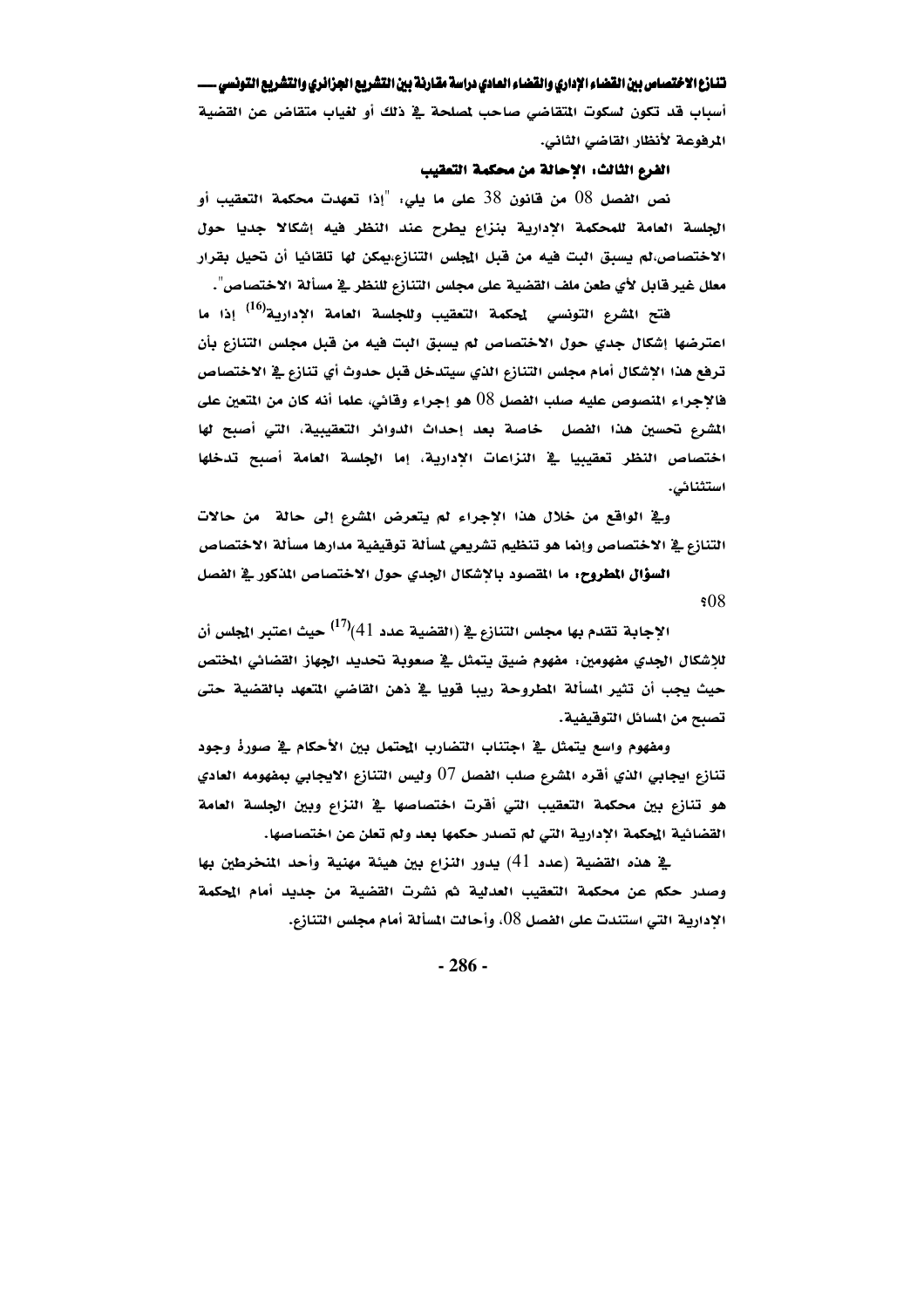### 

وإضافة لشرط الاشكال الجدي اشترط الشرع التونسي صلب الفصل 08 أن لا تتعلق المسألة بمسألة قد سبق البث فيها من قبل مجلس التنازع.

والسؤال المطروح، هل أن الشرطين متلازمين أو متناوبين؟

يبدو أن الشرطين متلازمين لأن الإشكال لا يكون ولن يكون جديا إلا إذا لم يسبق البت فيه من قبل مجلس التنازع وكتدعيم: "(قضية عدد ـ 03 صادرة عن مجلس التنازع <u>ي</u>ّ سنة 1999)<sup>(18</sup>) حيث رفض المجلس قبول الإحالة بمقتضى قرار وقت*ى* صادر عن محكمة التعقيب في قضية الاستيلاء لأنه سبق له أن بت في هذه المسألة وأقر اختصاص القاضي الإداري.

ما يلاحظ على اختصاص مجلس التنازع في تونس أنه لم يفتح المجال أمام المتقاضي لاثارة مسألة تنازع الاختصاص ولتفادي هذه النقائص لابد من العودة إلى أحكام الفصل 04 الذي أسند للمجلس التنازع ولاية عامة لحسم مشاكل الاختصاص.

إن القانون عدد 38 لا يخلو من النقائص حيث جعل مسألة الإحالة مسألة وقائية، ولم يتعرض الشرع التونسي إلى حالة صدور أحكام متناقضة في الأصل، بالاضافة إلى عدم تعرضه لحالة اعتداء المحكمة الادارية على اختصاص القاضي العدلي.

# المبحث الثالث: إجراءات رفع الدعوى أمام هيئة التنازع

# المطلب الأول: إجراءات رفع الدعوى أمام محكمة التنازع

يفهم من نص المادتين 18 و19 من القانون العضوي 98/98 أن هناك طريقتين لرفع الدعوى أمام محكمة التنازع، إذا تعلق الأمر بتنازع الاختصاص الإيجابي والسلبي، أو بتناقض الأحكام القضائية، وذلك إما بإتباع طريق الاحالة التي تقوم بها الجهات القضائية منعا لحدوث إشكاليات تنازع الاختصاص أو بعريضة مقدمة من أصحاب الشأن عند قيامه، ومن شه ٌ لا يمكن إعمال نظام الإحالة في دعاوى تناقض الأحكام.

# الفرع الأول، إتباع نظام الإحالة في رفع الدعوى أمام محكمة التنازع

الإحالة هي إجراء وقائي، يحرك عند وجود احتمال لحدوث تنازع في الاختصاص أو تناقض للأحكام بين جهتين قضائيتين تابعتين لنظامين قضائيين مختلفين، مما قد يؤدي إلى خرق القانون، وقد تبني الشرع الجزائري نظام الإحالة في المادهْ 18 من القانون العضوي 93/98 مقتديا في ذلك بنظيره الفرنسي<sup>(19)</sup>. بهدف تسهيل إجراءات رفع دعاوى تنازع الاختصاص بنوعيه السلبي والإيجابي وتقصيرها، وحسن فعل.

 $-287-$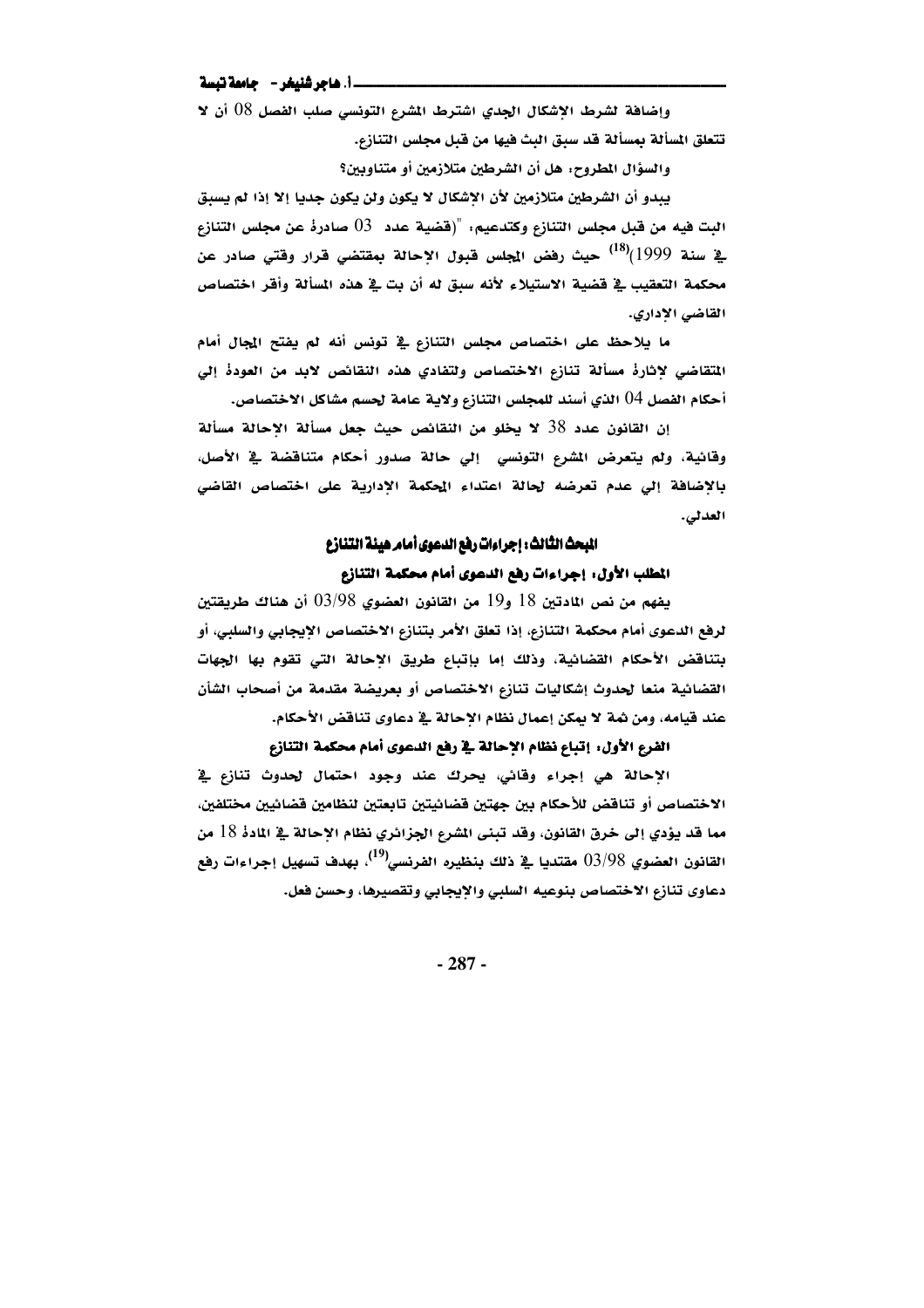فإعمال الإحالة في الجزائر، يغني المتقاضي عن انتظار صدور حكم الجهة الثانية بالاختصاص أو بعدم الاختصاص، حتى يتسنى له عرض النزاع على محكمة التنازع، فمتى رأى القاضي الإداري أو العادي المعروض عليه النزاع، أن فصله فيه سيؤدي إلى تناقض ﴾ الأحكام، لوجود حكم صادر ﴾ نفس النزاع عن جهة تابعة لنظام قضائي مختلف عن النظام القضائي الذي ينتمي إليه، سواء بالاختصاص أو بعدم الاختصاص، فعليه إحالة ملف القضية إلى محكمة التنازع، لتحديد الجهة المختصة بنظر النزاع من بين جهتي القضاء المعروض عليهما.

و<u>بة</u> هذا الإطار قررت الغرفة الإدارية<sup>(20</sup>) <u>ل</u>جلس قضاء الجزائر، <u>ب</u>ة قرار الإحالة الصادر عنها بتاريخ 02 نوفمبر 1999، إحالة الدعوى الرفوعة أمامها، التي كان قد صدر بِشأنها قرار نهائي عن الغرفــة المدنية التابعــة لنفس المجلس بتاريخ 07 أوت 1996، إلى محكمة التنازع، بعد أن وجدت نفسها مختصة بنظر الدعوى من منطلق أن أحد أطرافها شخص قانوني عام، التمثل في البلدية، فتجنبا منها لوقوع تناقض في الأحكام إذا ما فصلت في الدعوى، فضلت الغرفة الأدارية رفع الأمر إلى محكمة التنازع، تطبيقا لنص المادة 1/18 من القانون العضوي 98/98)، مرفقة قرار الاحالة بما يثبت أنها مختصة بنظر النزاع.

يشترط لصحة إجراء الإحالة حسب المادة 18 والمادة 2/19 من القانون العضوي 03/98 الشروط التالية.

– يجب أن يكون هناك قرار بالاختصاص أو بعدم الاختصاص، صادر عن جهة قضائية تابعة لنظام قضائي مختلف عن النظم القضائي الذي ينتمي إليه القاضي الذي قام بالإحالة.

– وجود احتمال وقوع تناقض ية الأحكام بين جهتين قضائيتين تابعتين لنظامين قضائيين مختلفين، بمعنى أن يكون لدى القاضي المعروض عليه النزاع قناعة، أنه من شأن القرار الذي سيصدره أن يناقض قرار نهائي صادر عن الجهة القضائية القابلة يجب أن يكون قرار الإحالة مسببا،و محددا لوجه التناقص، مع ضرورة إرفاق قرار الإحالة بكافة النصوص القانونية، التي توضح أحقية الجهة التي قامت بالإحالة بالفصل في موضوع النــزام، وإرساله بواسطة كتابة ضبطها، في غضون شهر من تاريخ إصدارها لقرار الإحالة، وهو ما تضمنته المادة 2/18 من القانون العضوي 03/98.

 $-288-$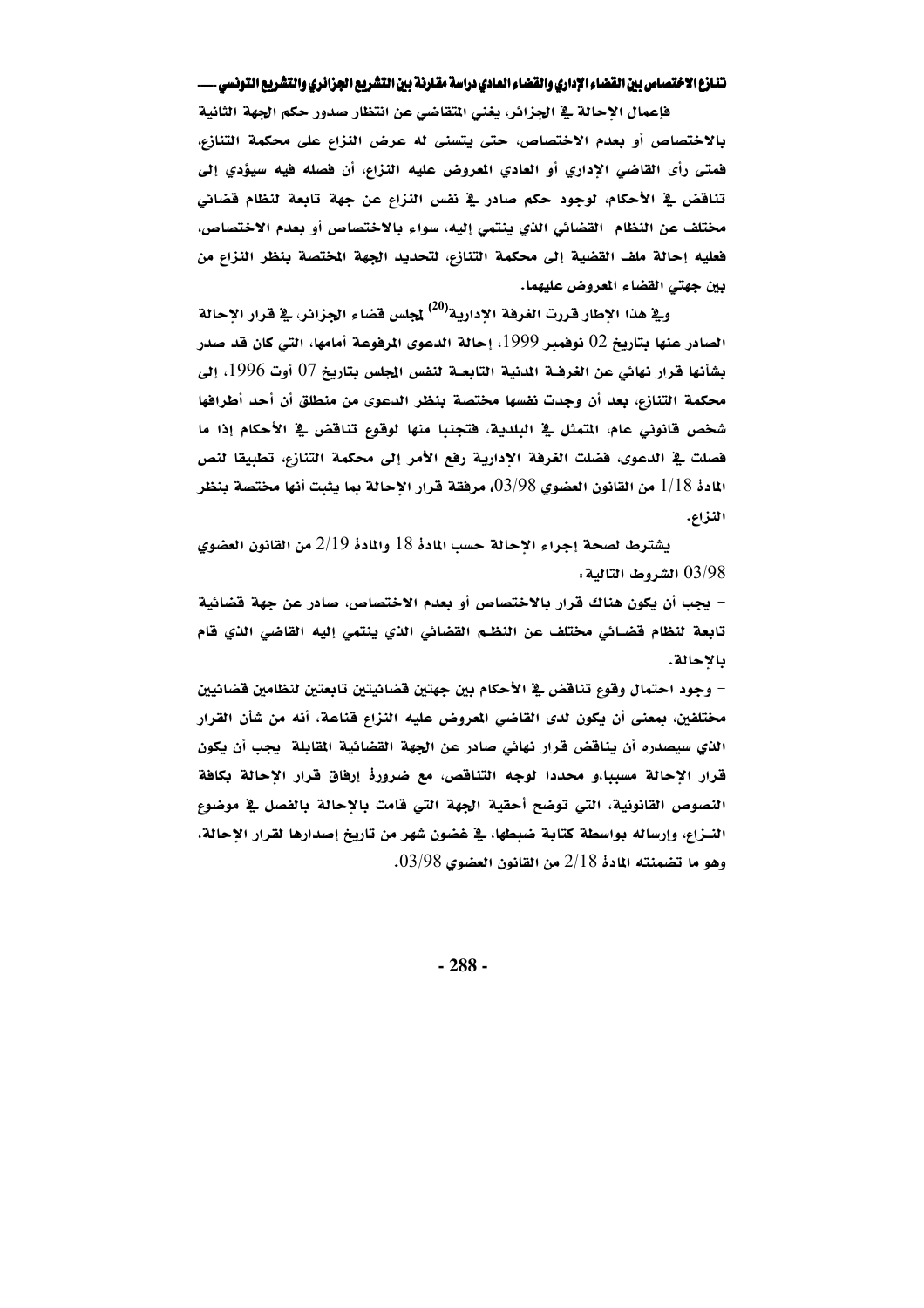#### \_\_i\_ هاجر شنيغر - حامعة تبسة

– يجب أن يكون قرار الاحالة نهائي، وغير قابل لأي الطعن، ويجب إيقاف كل الإجراءات المتعلقــة بالدعوى، إلى حين صدور قرار محكمة التنازع، إما بتأييد قرار الإحالة أو برفضه.

– يجب أن يكون الحكم الصادر عن الجهة الأولى بالاختصاص أو بعدم الاختصاص نهـائيا أي حـائزا على قوهْ الشيء المقضى فيه، عند عرضه على الجهة الثانية، وإلا رفضت الاحالة شكلا، وهو ما تبنتـه محكمة التنازع في أول ملف عرض عليها بعد تنصيبها بتاريخ 08 ماي  $2000^{(21)}$ ، حيث قبلت الإحالـة شكلا لأن الجهـة المحيلـة قد استوفـت كل مقتضيــات وشروط المـادة 18 من القــانون العضوي 98/98). يقـْ حين قضت يقـ الموضوع بعدم وجود تنازع للاختصاص بين القضاه، لأن القرار الصادر عن الغرفــة المدنية بمجلس قضاء الجزائر العاصمة، قد حاز على قوة الشيء المقضى فيه، رغم عدم اختصاصها بنظر النزاع.

– يجب أن ترسل الجهة القضائية التي قامت بالإحالة، نسخة من قرار الإحالة،

وما يمكن قوله في الأخير هو أن المشرع الجزائري عند تنظيمه للإحالة في القانون العضوي 03/98. لا سيما المادتين 18 و2/19 منه، ركز على الاحالة الاجبارية، في حين أهمل الاختيارية، التي من المفروض أن تقوم بها المحكمة العليا ومجلس الدولة، كلما تبين لهما أن هناك دعوى معروضة على إحدى الجهات التابعة لهما، من شأن الفصل فيها خلق إشكاليات في الاختصاص، فتتجهان لحكمة التنازع لأخذ رأيها في الأمر.

# الفرع الثاني: رفع الدعوى أمام محكمة التنازع من طرف أصحاب الشأن

وعكس فرنسا لم يفرق الشرع الجزائري بين إجراءات رفع دعوى تنازع الاختصاص الإيجابي والسلبي، لأن التنازع الإيجابي في الجزائر لا يحمل المني الخاص الذي تبنته فرنسا، لذلك نجد وحدهْ في شروط رفع الدعوى أمام محكمة التنازع وإجراءاتها بالنسبة لنوعى الاختصاص، وكذا بالنسبة لحالة تناقض الأحكام.

وحتى يتمكن أصحاب الشأن من رفع الدعوى أمام محكمة التنازع، يجب توفر الشروط العامة الواجب توفرها في كل الدعاوى المرفوعة أمام القضاء \*، إضافة إلى بعض الشروط التي فرضتها الطبيعة القانونية لحكمة التنازع، باعتبارها جهة تحكيمية الأمر وسنتعرض لهذه الشروط على التوالي:

أولا / محل الدعوى:

يجب أن يكون محل الدعوى المرفوعة أمام محكمة التنازع، حكمين نهائيين غير قابلين لأي طريق من طرق الطعن، صادرين عن جهتين قضائيتين تابعتين لنظامين

 $-289-$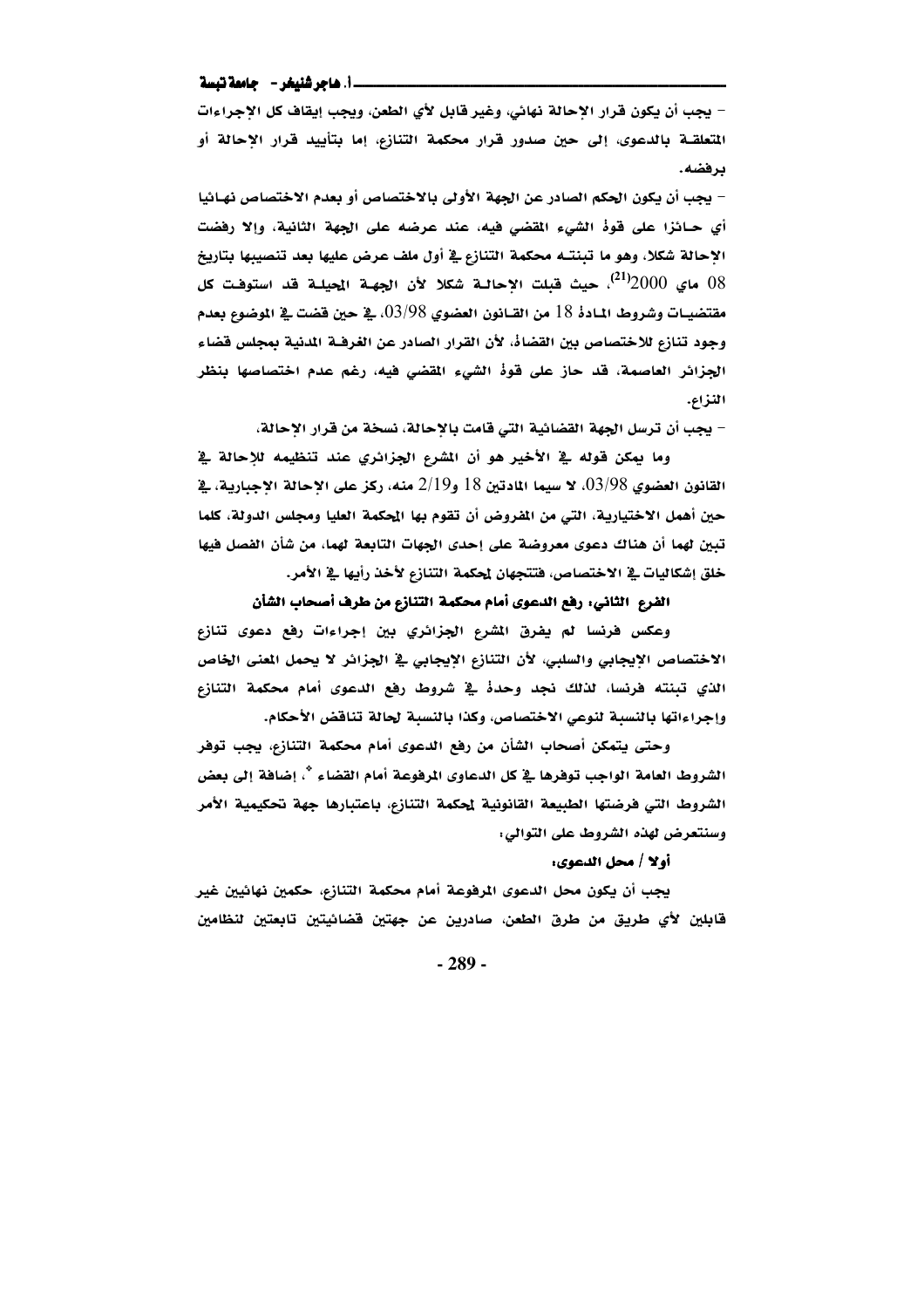قضائيين مختلفين، يقضيان باختصاصهما أو بعدم اختصاصهما بنظر نزاع معين. بشرط أن يشترك الحكمين في موضوع النزاع وأطرافه وسببه. أي أن تكون هناك وحدهْ في النزاع.

واشتراط أن يكون الحكمين نهائيين، يعود لاعتبارات عملية، حتى تكون محكمة التنازع الجهة الأخيرة التي يلجأ إليها أصحاب الشأن، حسب ما قضت به محكمة التنازع $^{(22)}$  في قرارها رقم 10 الصادر بتاريخ 09 أكتوبر 2000، أين رفضت دعوى الطاعنة  $^{(22)}$ شكلا لتخلف شرط من شروطها، وهو وجود حكمين نهائيين صادرين عن جهتين قضائيتين مختلفتين. التي يفهم منها أن رفع الدعوى أمام محكمة التنازع، يجب أن يتعلق بنزاع بين الحكمة العليا ومجلس الدولة، مما يعني ضرورة أن يستوقِّ الطاعن كل طرق الطعن أمام جهتي القضاء إلى أن يصل إلى المحكمة العليا ومجلس الدولة، حتى يتمكن من رفع دعواه أمام محكمة التنازع.

### ثانيا / الطاعن:

يشترط في من يقوم برفع الدعوى أمام محكمة التنازع، أن تتوفر فيه الشروط العامة المطلوبة لرفع أي دعوي، والمنصوص عليها في قانون الاجراءات المدنية، من صفة وأهلية للتقاضي ومصلحة.و إن كان قد عدل بقانون الإجراءات المدنية والإدارية الجديد بالمادة 13 منه وتتمثل <u>ي</u>ة صفة ومصلحة<sup>(23)</sup>.

### ثالثا / المعاد:

ترفع الدعوى أمام محكمة التنازع من أصحاب الشأن في غضون شهرين، يبدأ حسابها من اليوم الذي يصبح فيه القرار الأخير الصادر عن إحدى جهتى القضاء نهائيا أي غير قابل لأي طعن، وهو ما نصت عليه المادهْ 1/17 من القانون العضوي 03/98 "يمكن للأطراف المنية رفع دعواهم أمام محكمة التنازع في أجل شهرين، ابتداء من اليوم الذي يصبح فيه القرار الأخير غير قابل لأي طعن أمام الجهات القضائية الإدارية أو العادية ".

والملاحظ على المدة التي منحها المشرع لأطراف النزاع، ليتمكنوا من رفع دعواهم أمام محكمة التنازع، أنها طويلة مقارنة بالمدة التي منحها للجهات القضائية عند إعمال نظام الإحالة التي حددتها المادهْ 2/18 بِشهرٍ واحد ابتداء من يوم النطق بقرار الإحالة.

والسبب في ذلك واضح، ويرجع بالأساس إلى كون رفع الدعوى من طرف جهة قضائية لها الخبرة، وعلى علم بأدق التفاصيل عن الإجراءات القضائية، وتملك كل الوثائق المتعلقة بالدعوى يجعل عملية إحالة الدعوى، بمثابة عملية نقل شيء من بناية إلى أخرى، وهو ما يفتقر له المتقاضين الذين عادهْ ما يضيعون حقوقهم لعيب في الاجراءات أو خطأ في المواعيد.

 $-290-$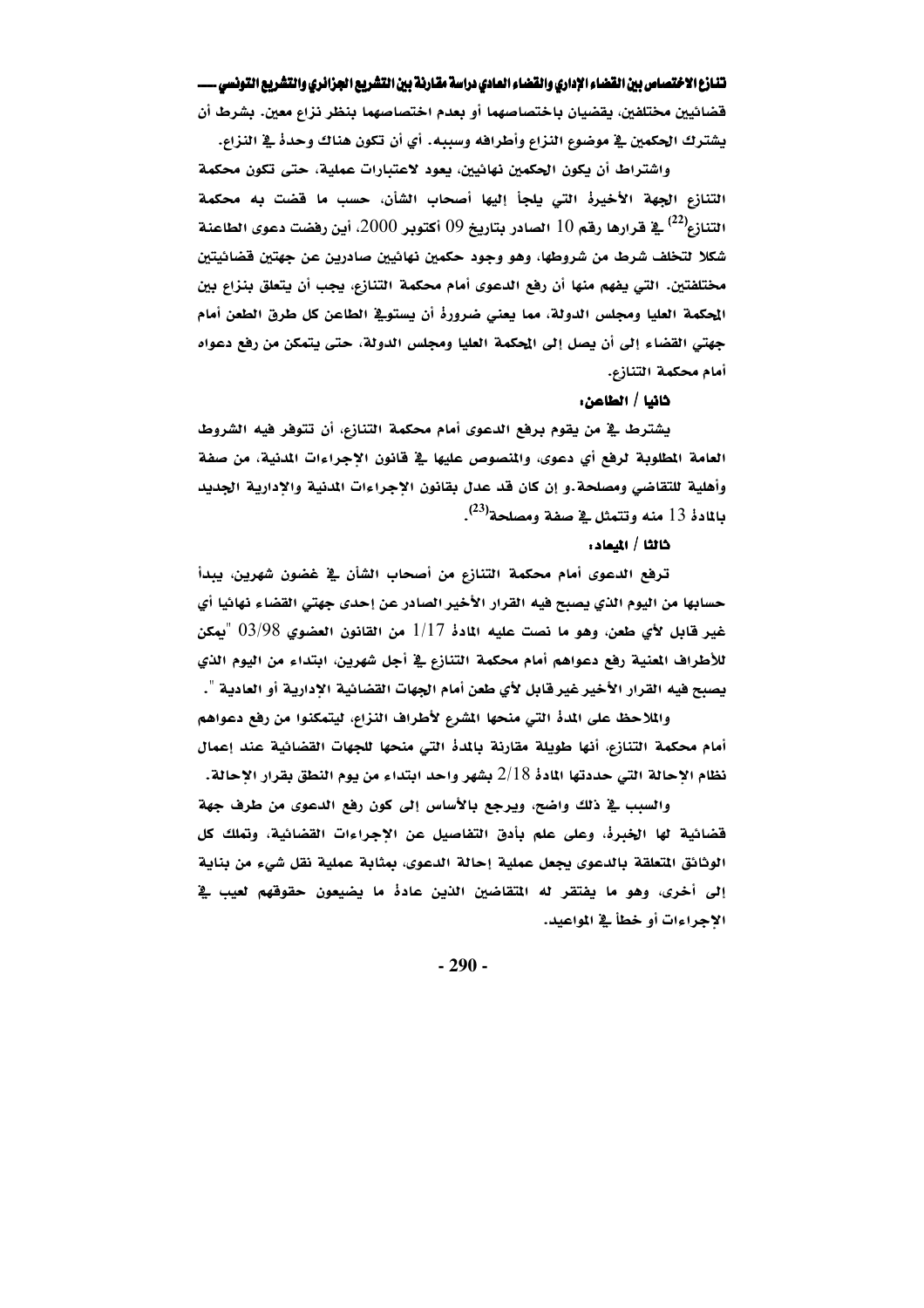### \_\_i. هاجر شنيغر -- جامعة تبسة

ولكن ما يعاب على المادة 1/17 من القانون العضوي 03/98، هو أنها لم تنص على الحالة التي ترفع فيها الدعوى بعد فوات الآجال المحددة، حيث كان يجب الذكر أنهـا تعد باطلة.

رابعا / الاجراءات أو الشكليات:

يشترط في العريضة التي يرفع بها النزاع، أو تفتتح بها الخصومة أمام محكمة التنازع، أن تكون مكتوبة باللغة العربية، وأن يتم تسجيلها بكتابة ضبط المحكمة وهو ما نصت عليه المادة 1/19 من القانون العضوي 03/98، حتى تقيد مباشرة في السجل العام لقضايا الجهة القضائية، الموجود على مستوى كل جهة قضائية ويتم التسجيل حسب ترتيبها ما بين الدعاوى الأخرى.

كما يجب تسجيل أسماء أطرافها، وأن يعطي لها رقما، مع وجوب تحديد ميعـاد أو تـاريخ للجلسة الأولى، بعد إتمام كل هذه الإجراءات، يقوم كاتب الضبط بفتح ملف خاص لوضع نسخ من العريضة فيه مرفقة بالوثائق المتعلقة بالقضية، ثم يحيله إلى محكمة التنازع، أين تسجل في "سجل الجلسات"، قبل أن يتم الفصل فيها من طرف قضاهْ محكمة التنازم.

ويشترط في العرائض أو المذكرات المقدمة أمام محكمة التنازع أن تكون موقعـة من طرف محام معتمد لدى المحكمة العليا أو مجلس الدولة، حسب المادة 1/20 من القانون العضوي 03/98، لكن بالرجوع إلى القانون 04/91 المؤرخ في 08 يناير 1991 المتضمن قانون المحاماة نجد أنه لم ينص على كيفية اعتماد المحامين لدى مجلس الدولة، لأنه صدر يةِ عهد الأحادية القضائية، وهو ما يستدعى ضرورةْ تعديله، حتى يتماشى مع النظام القضائي القائم وهو وجود نظامين قضائيين مستقلين للقضاء العادي والإداري، يوجد على رأس الأول المحكمة العليا وعلى رأس الثاني مجلس الدولة.

ويتوجب على المحامين كذلك، التوقيع على النسخ المرفقة بالعرائض والمذكرات، التي سيتم تبليغها للأطراف المعنية حسب عددهم، وإذا لم يقم أطراف النزاع أومن ينوبهم بتقديـم هذه النسخ، على كاتب ضبط محكمـة التنازع أن يوجه لهم إنذارا، ويمهلهم مدهْ شهر آخر فـإذا لـم يمتثلوا حتى بعد هذا الإنذار تعرضت عرائضهم ومذكراتهم للبطلان، حسب مــا نصت عليـــه المادة 2/21 من القانون العضوي 03/98.

### المطلب الثاني: إجراءات رفع الدعوى أمام مجلس التنازع التونسي

يفهم من نص الفصول 07/ 08/ 09 من القانون الأساسي 38، أن هناك طريقتين لرفع الدعوى أمام مجلس التنازع، إذا تعلق الأمر بتنازع الاختصاص الإيجابي والسلبي، أو

 $-291-$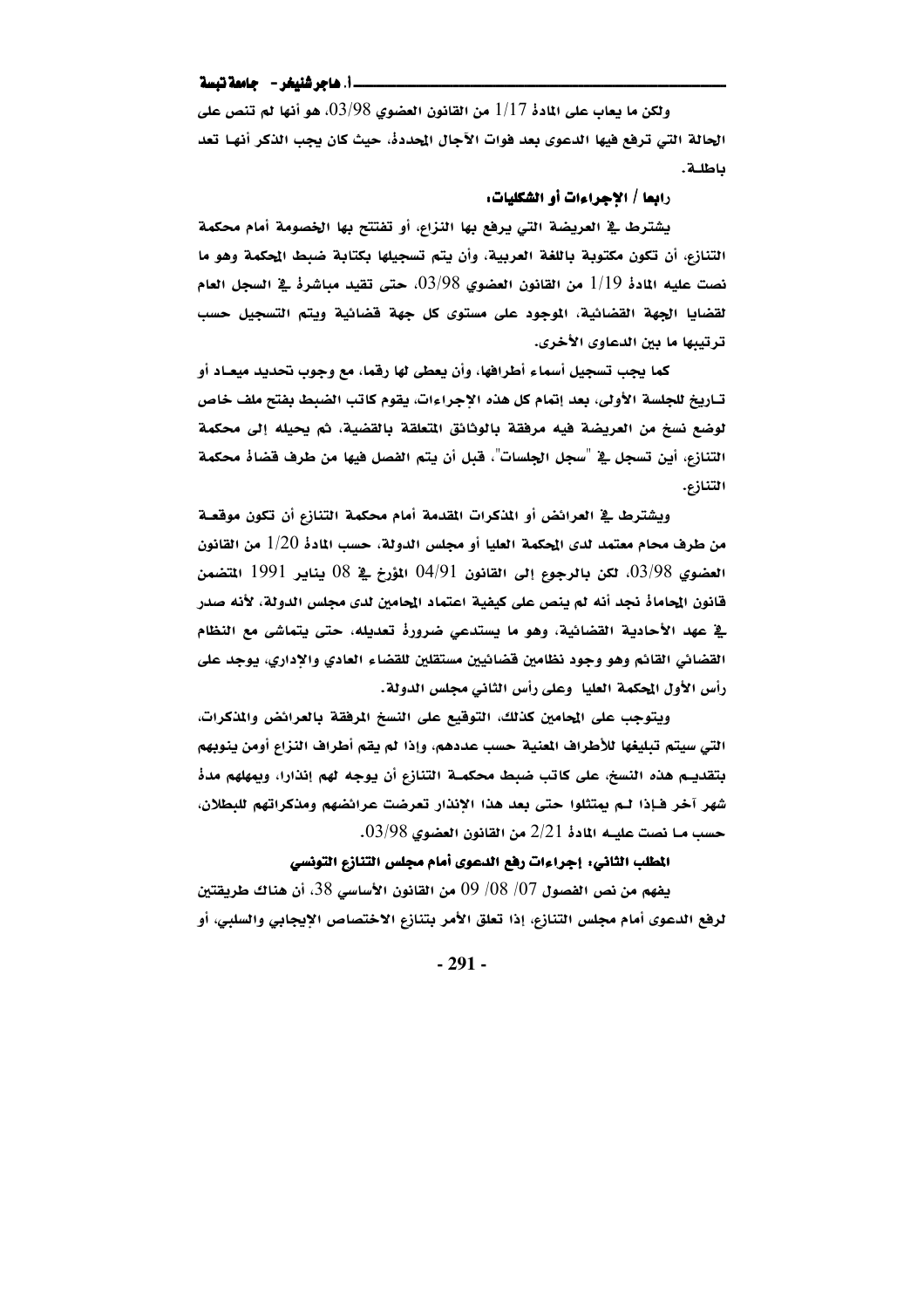بإحالة محكمة التعقيب، وذلك إما بإتباع طريق الإحالة التي تقوم بها الجهات القضائية أو بالدفع كإجراء وقائي.

# الفرع الأول: الإجراءات في حالة التنازع الإيجابي

اقتضى الفصل 07 من القانون 38 على ما يلي: "يمكن للمكلف العام بنزاعات الدولة والجماعات المحلية والمنشآت العمومية في القضية التي يكنون فيها طرف، أن يدهعوا في المذكرة مستقلة ومعللة بعدم اختصاص إحدى المحاكم العدلية لنظر في هذه القضية، استنادا إلى رجوع النظر فيها إلى المحكمة الإدارية".

ما يلاحظ أن المشرع التونسي أقر إجراء الدفع في الفصل 07 حصريا لفائدة المكلف العام بنزاعات الدولة والجماعات المحلية والمنشآت العمومية عندما يكون النزاع معروضا أمام القاضي العدلي سواء، واستبعد الأفراد ذوي الشأن ولم يمكنهم من ذلك لكن المؤكد هو أن الدفع يثار من قبل الأطراف ولكن أثره على سير الدعوى محدود حيث أن النظر فيه وفي جديته موكول للمحكمة ذات النظر في القضية.

هذا الدفع الذي أقره الفصل يجب أن يتم في مذكرة مستقلة ومعللة وبالتالي إذا كان الدفع من ضمن دفوعات أخري مضمنة بمستندات الاستئناف فإن مجلس التنازع  $\cdot ^{(24)}$ سيرفض الإحالة (القضية عدد 33) $^{(24)}$ .

أما فيما يخص تحليل المذكرة فإنها يجب أن تتضمن تفصيلا للحجج والأسانيد القانونية التي ينتج عنها عدم اختصاص المحكمة العدلية كما يجب أن تتضمن طلبا صريحا وواضحا في إحالة المف على مجلس التنازع (قضية عدد 06) $^{(25)}$ .

إذا انتهى المجلس التنازع بعدم قبول الإحالة لأسباب شكلية فهل يعنى ذلك أن الحكمة التي دفع بعدم اختصاصها ستواصل النظر في القضية أم أنه يجوز تصحيح هذا الخلل الشكلي.

هذا الاشكال أثاره الأستاذ عياض بن عاشور بالقضية 123 معتبرا ما يلي: "إما أن يأخذ بالسلطة المطلقة لقرارات المجلس وهو ما يعنى أنه يتعين مواصلة البت في القضية لدي المحكمة التي أثير لديها النزاع، وإما نقر أنه بالإمكان تصحيح الخلل الشكلي لأن المجلس لم ينظر بعد في الموضوع الاختصاص".

والرأي الأقرب لصواب هو الرأي أو الفرضية الثانية نظرا إلى أن المسألة تتعلق بقواعد الاختصاص الذي يهم النظام العام وهو نفس المنهج الذي انتهجه مجلس التنازع فخ ( فَضية 12 جويلية 2001)<sup>(26)</sup> حيث فتح المجال أمام إمكانية تصحيح هذا الخلل الشكلى.

 $-292-$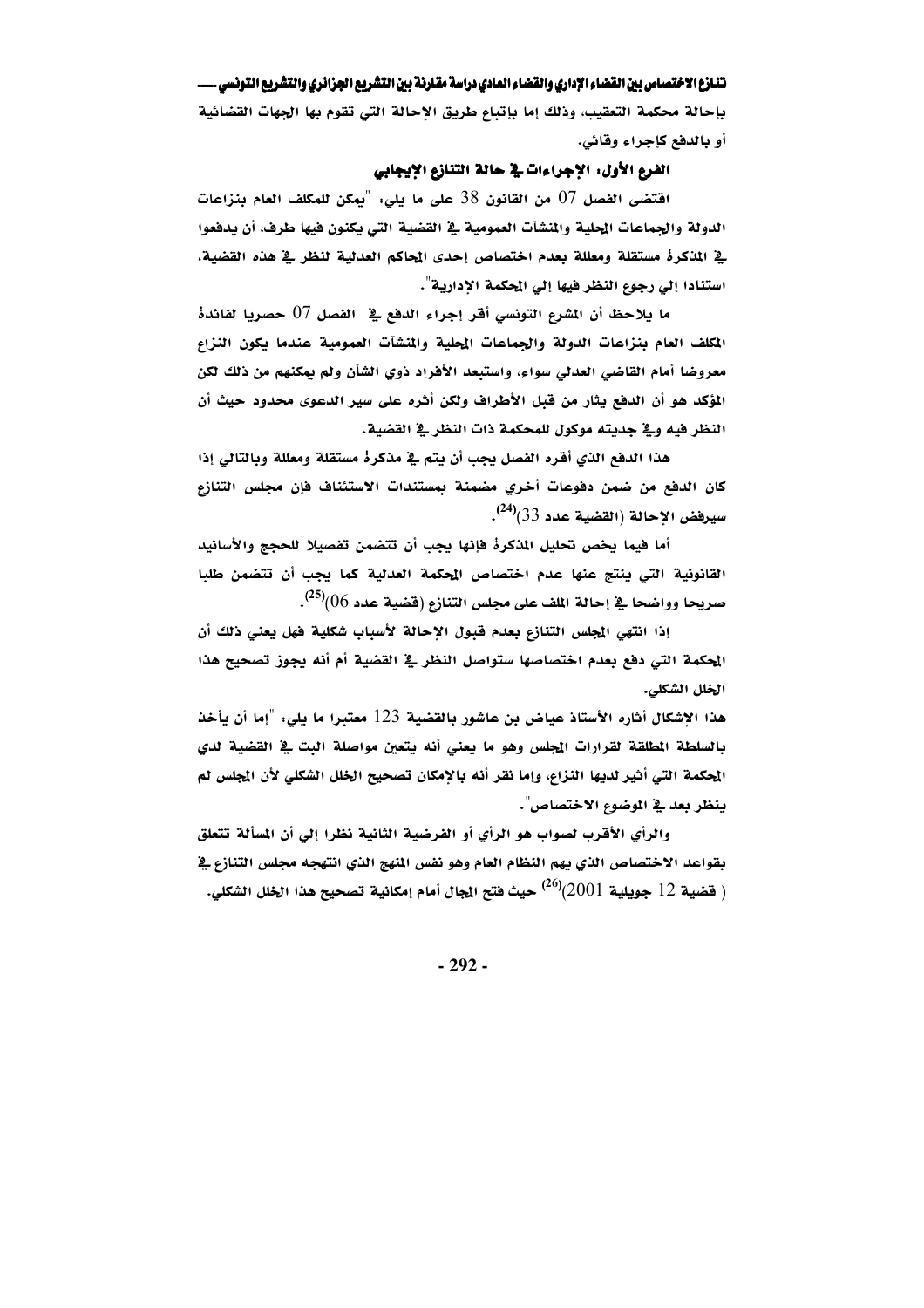\_\_i\_ هاجر شنيغر - حامعة تبسة

تضمن الفصل 07 أخيرا أن الحكمة العدلية التي تدفع أمامها بعدم الاختصاص من قبل الإدارة تصدر حكما معللا يقضى بإرجاء النظر في القضية وإحالة ملفها على مجلس التنازع.

السؤال المطروح. ماذا ستعلل الحكمة العدلية إذا كانت مقتنعة باختصاصها؟ الأرجح حسب رأينا أنها ستعلل بناءا على مقتضيات الفصل 07.

الفرع الثالث: إجراءات نظام الإحالة في رفع الدعوى أمام مجلس التنازع

الإحالة هي إجراء وقائي، يحرك عند وجود احتمال لحدوث تنازع في الاختصاص بين جهتين قضائيتين تابعتين لنظامين قضائيين مختلفين، مما قد يؤدي إلى خرق القانون، وقد تبني المشرع التونسي نظام الإحالة، في الفصلين 09/08 من القانون الأساسي 38 بهدف تسهيل إجراءات رفع دعاوي تنازع الاختصاص، وحسن فعل.

لكن إعمال المشرع الإحالة في تونس في الفصل 08 قصره على القضاة في المستوى التعقيبي، ونفس الأمر للفصل 09 قصره على الهيئات القضائية العدلية أو الإدارية، هل يعني هذا إقصاء للأطراف؟ والإجابة عن ذلك أنه فعلا لا يمكن للأفراد أن يلتجئوا لهذا الاجراء، لكن ضمنيا وبطريقة غير مباشرة بمكن لأحد الأطراف أن يثير مشكلا متعلقا بالاختصاص فتنظر فيه الهيئة التعقيبية فتعتبره جديا فتحيله إلى أنظار مجلس التنازع.

أما إجراءات الإحالة ففي الفصلين 09/08 فتكون بقرار معلل غير قابل لأي طعن لملف القضية إلى مجلس التنازع لنظر في مسألة الاختصاص، ويرجأ النظر في القضية على أن يتواصل بعد صدور قرار المجلس.

حدد الفصل 12 من القانون 38 أنه يتعين على المجلس أن يصدر قراره في أجل أقصاه شهرين من تاريخ تعهده بالقضية، وتكون مداولاته بحجرة الشورى، دون مرافعة، يبلغ فراراه للمحكمة المتعهدة بالقضية، ويكون القرار ملزما على أساس السلطة المطلقة لاتصال القضاء، ومعنى ذلك أن القرار واجب الإتباع من قبل سائر المحاكم وبالخاصة في صورة النزاع الايجابي في الاختصاص، من قبل الحكمة العدلية المتعهدة، فإذا قضى الجلس بالاختصاص فان الحكمة تواصل النظر عند تبليغها القرار حكما في عدم الاختصاص، ولا يقبل الحكم أي نوع من أنواع الطعن وتستأنف القضية من جديد بآجال جديدهْ انطلاقا من الإعلام بالحكم .

أقر الفصل 12 أن الأحكام الصادرةْ عن مجلس التنازع لها: "نفوذ مطلق لاتصال القضاء وقراراته واجبة الإتباع من قبل سائر المحاكم"، أي أنه إذا عرض على مجلس

 $-293-$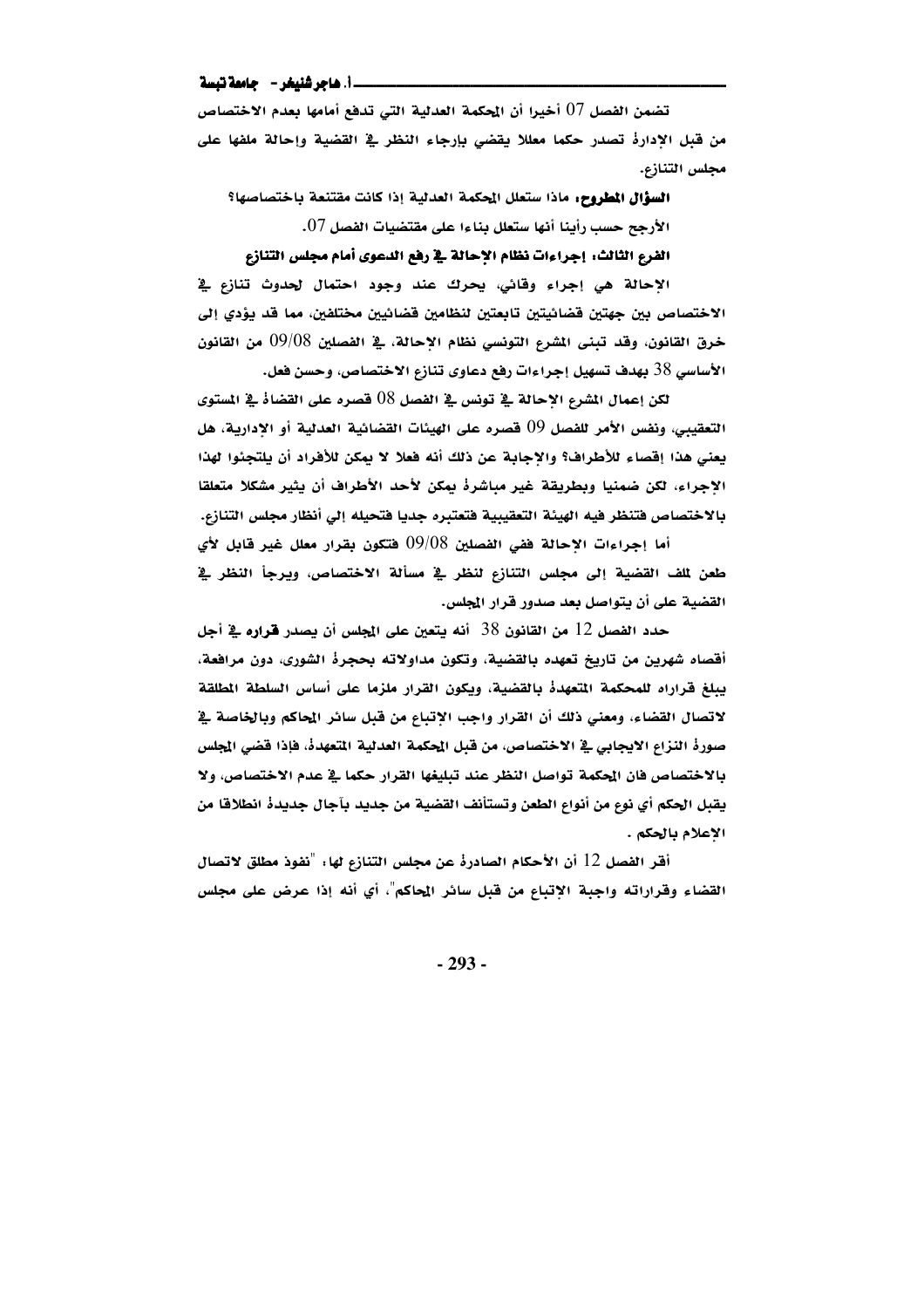التنازع مرة ثانية نزاع يجمع بين نفس الأطراف ويدور حول نفس الموضوع ولنفس السبب فإن المجلس يرفض تلك الإحالة.

و في هذا الإطار أقر الفصل 12 فرضيتين.

إذا أصدر مجلس التنازع قرارا يقضى باختصاص الحكمة المتعهدة قاضى الأصل، فإن هذه الأخيرة تواصل حال اتصالها بهذا القرار النظر في القضية.

إذا صدر مجلس التنازع قرار يقضى بعدم اختصاص المحكمة المتعهدة فإن هذه الأخيرة تصدر حكما بالتخلي وهو حكم بات وتستأنف أجال القيام.. وتبتدئ من جديد آجال الطعن

والمقصود بآجال القيام هي أجال التقادم وقد أقر المشرع آجال التقادم تعلق وتستأنف من جديد أي أنه يقع احتساب الفترة الزمنية السابقة لإحالة القضية أمام مجلس التنازع.أما أجال الطعن فإنها تبتدئ من جديد أي أن إحالة القضية أمام مجلس التنازع تقطع هذه الآجال وبالتالي تفتح أجال جديدة لفائدة المتقاضي.

الخاتمة:

وصفة القول كل من التشريع الجزائري والتشريع التونسي تبنى نظام الازدواجية وفصل بين القضاء العادي والقضاء الإداري ماديا وموضوعيا وعضويا، أي من حيث الهيئات والاختصاصات والإجراءات، ووفر كل منهما الوسيلة التي من شأنها حل إشكاليات تنازع الاختصاص بين القضائيين، على اعتبارها المكمل الطبيعي للازدواجية القضائية، والمتمثلة في محكمة التنازع في الجزائر القانون 98–03 ومجلس التنازع في تونس القانون 38 سنة 1996 وظهرت الاختلافات بين الهيئتين جلية من خلال تحليلينا القانوني لكل هيئة على حده سواء من حيث التشكيلة أو من حيث الاختصاصات وكذا من حيث الإجراءات، وبيان نقاط الاختلاف ونقاط التشابه، وإبراز أماكن النقص وكيف بمكن تفاديها بين كلا التشريعين.

لكن السمة البارزة أن التشريعين متقاربين نوعا ما وبمكن إرجاع ذلك للمنشأ التاريخي الشترك لنظام الازدواجية القضائية وهي فرنسا.

### الهوامش :

القانون العضوي رقم 03/98 المؤرخ في 03 جوان 1998 المتضمن اختصــاصات محكمــة التنازع  $(1)$ وتنظيمها وعملها

(2) أنظر حول شروط التوظيف في سلك القضاء المواد 24 وما بعدها من القانـون الأساسي للقضاء رقم 21/89 المؤرخ في :" 12 ديسمبر 1989، المعدل والمتمم بالمرسوم التشريعي رقم

 $-294-$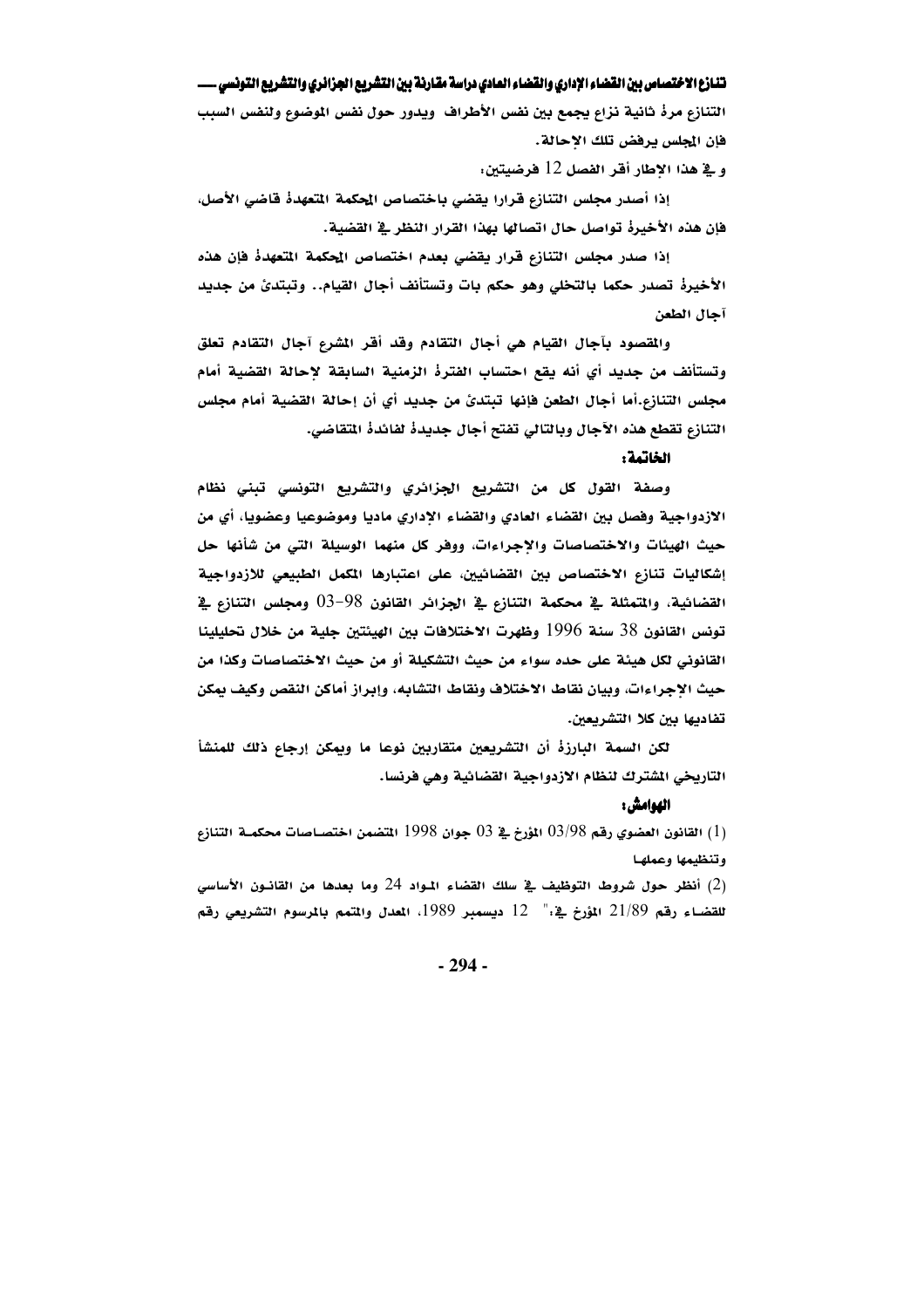### 

 $11/04$  المؤرخ في 24 أكتوبر قبل أن يعدل سنة 2004، ويقسم إلى القانونين العضويين 11/04  $05/92$ و12/04، المتضمنين على التوالي، القانـون الأساسي للقضـاء وقانـون تشكيـل المجلس الأعلى للقضاء وعمله وصلاحياته.

(3) Serge Petit, Le tribunal des conflits, Le tribunal des conflits, Imprimerie des presses universitaires de France, 1994. p 60,.61.

(4) الدكتور فاروق أحمد خماس. الرقابة على أعمال الإدارة، دار الكتب، جـامعة الموصل العراق،  $(103, 102, \omega)$ ، (د-ت)، ص $(103, 102, \omega)$ 

(5) Jean Claude Ricci, Droit administratif, Hachette I ivre, Edition 1996.. p 125. (6) أنظر لتفصيل أكثر في تشكيلة محكمة التنازع في الجزائر. أ.د عمار بوضياف، القضاء الإداري يِّ الجِزائر بين نظام الوحدة والازدواجية، ( 1962 – 2000 ). دار ريحانة. الجِزائر، 2001.، ص327 وما بعدها. أ. د محمد الصغير بعلي، الوجيز في المنازعات الإدارية، دار العلوم. الجزائر. .2002. ص 172. فهيمة مرزوقي،النظام القانوني لمحكمة التنازع في التشريع الجزائري، مذكرهْ ماجستير، المركز الجامعي –سوق أهراس 2005-2006.

القانون الأساسي عدد 10 لسنة 2003 المؤرخ في 15 فيفري 2003 يتعلق بتنقيح القانون  $(7)$ الأساسي عدد 38 لسنة 1996 المؤرخ في 03 جوان 1996 المتعلق بتوزيع الاختصاص بين المحاكم العدلية والحكمة الإدارية وإحداث مجلس لتنازع الاختصاص.

\* GHERAIRI Ghazi. Les ordres de juridiction et conflits de compétence. Mémoire en vue de l'obtention du diplôme d'études approfondies en droit public et financier. Faculté des sciences juridiques politique et sociales de Tunis. Année 1991-1992.

\*ZAYANI Aida.les bases constitutionnelles de la juridiction administrative en Tunis. Mémoire en vue de l'obtention du diplôme d'études approfondies en droit public et financier.. Faculté de droit de Sfax.. Année 2000-2001.

(8) غازي الغراري، مجلس تنازع الاختصاص، إصلاح القضاء الإداري، أعمال الملتقى المنعقد من 27

إلى 29 نوفمبر 1996 مركز النشر التونسي، تونس 1999 ص 69 وما بعدها.

(9) رشيد خلوية، محكمة التنازع، مقال منشور بمجلة إدارةً, مجلة المرسة الوطنيــة للإدارة مجلد 08, العدد 02 لسنة 1998.،22 وما بعدها.

(10) Serge petit, Le tribunal des conflits, Imprimerie des presses universitaires de France, 1994. p 61.

(11) Martine Lombard et Gilles Dumont, Droit administratif,  $5^{\circ}$  Edition Dalloz, Paris, 2003. p 129

مجلة مجلس الدولة، العدد 01 لسنة 2002، ص 158 وما بعدها.  $(12)$ 

بطلة مجلس الدولة، نفس العدد، ص $162$  وما بعدها  $(13)$ 

(14) مجلة مجلس الدولة، نفس العدد، نفس الصفحة.

 $-295-$